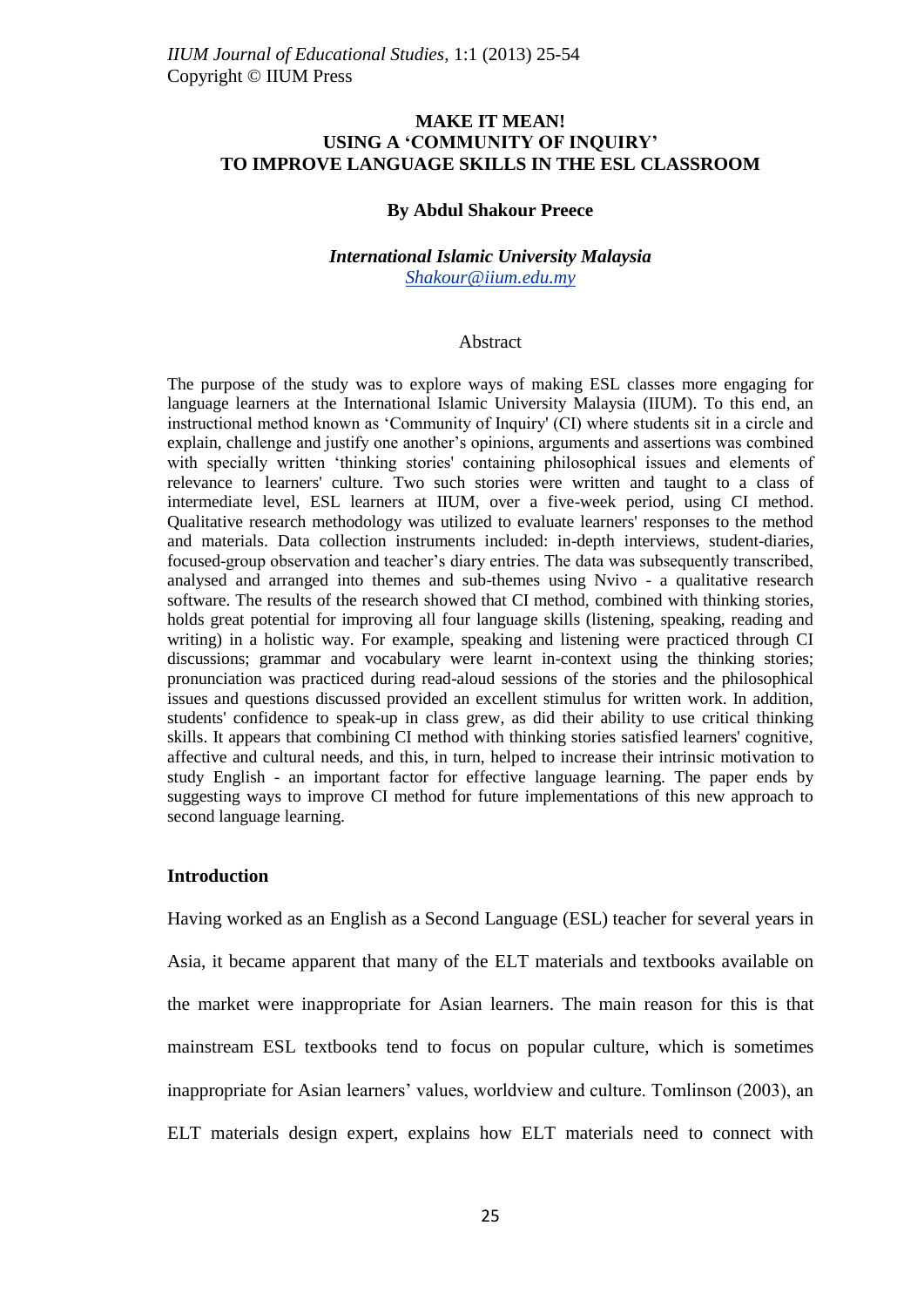learners' cultural background, if effective language learning is to take place: "In order for learning to be successful, connections need to be made between the new and the familiar, between what is being learned and the learner's life and between the learning experience and its potential value in the future" (p. 19). The second reason is that many ELT textbooks appear to lack higher-order thinking skills. The reason for this could be that publishers tend to pander to the exam-oriented nature of their target market. Consequently, there is an emphasis on language learning rather than language acquisition, in contrast to SLA theory. The researcher therefore sought to find ways of making ELT materials more culturally appropriate for Asian learners and more cognitively engaging. This was done by producing materials consisting of "thinking stories" containing philosophical elements and issues of relevance to Asian learners. In addition, a new instructional method was adopted for ESL known as "Community of Inquiry'.

#### **Statement of the Problem**

Many of the ELT materials on the market fail to match the values, culture or worldview of Asian learners. There is also a tendency for published materials to negate higher-order thinking skills with the result of that commercial ELT materials are generally not very motivating or cognitively engaging for Asian learners.

#### **Purpose of the Study**

The researcher designed a sample of ELT materials comprising of "thinking stories" incorporating philosophical issues and elements of relevance to Asian learners" values, culture and worldview. The materials were then taught to a class of ESL learners using an instructional method known as "Community of Inquiry" (CI). CI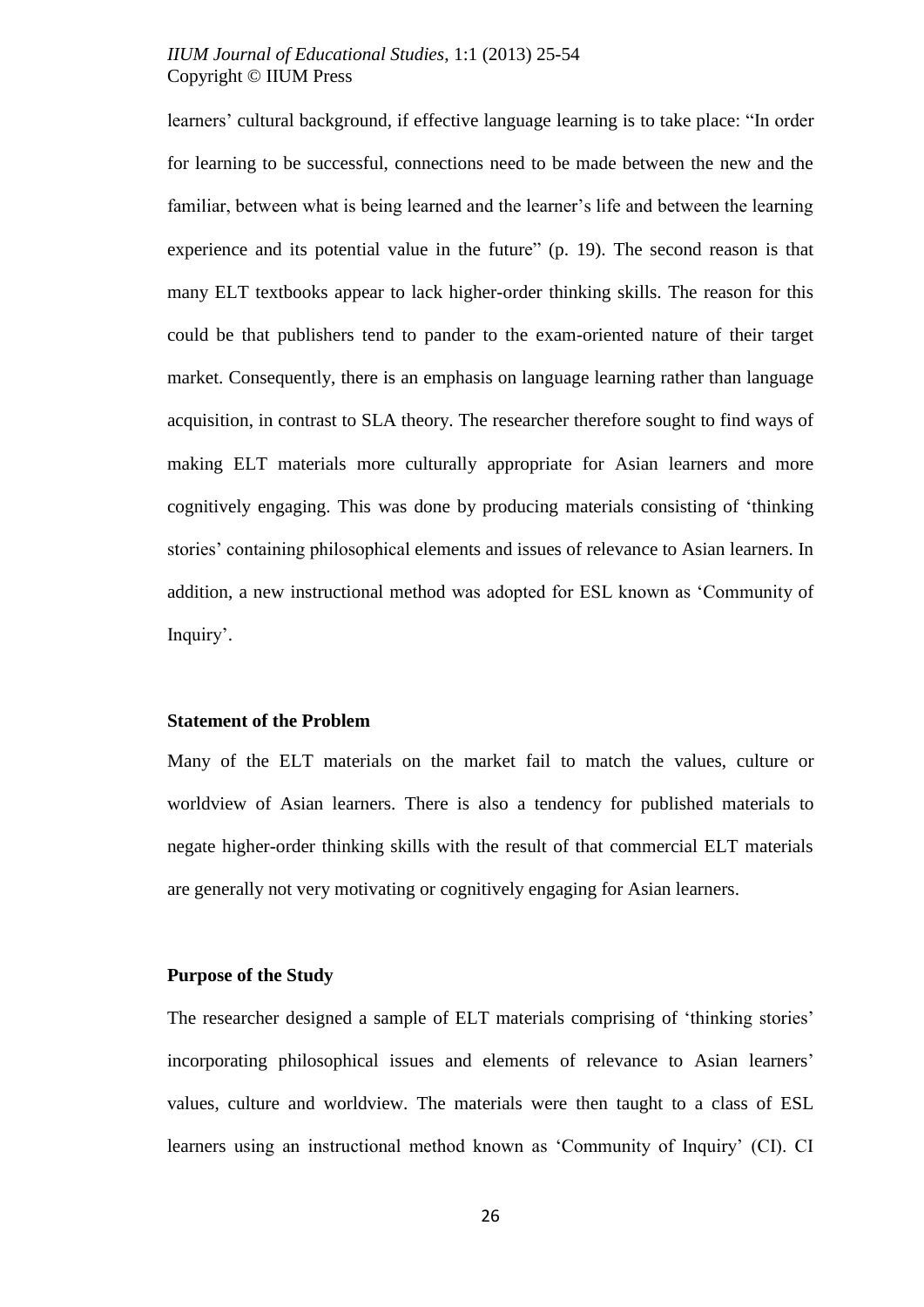requires students to read the thinking stories and formulate philosophical questions, then discuss these questions in a group. Next, the programme was evaluated using qualitative research methodology to gauge learners" reactions and responses to the CI method and materials (CIMM) in terms of motivation and benefit for learners" English language skills.

#### **Research questions**

The study was guided by the following two research questions:

- 1. How do learners respond to CIMM in terms of their motivation to study English?
- 2. How do CIMM benefit learners' English language skills?

# **Literature Review**

#### **Motivation**

In the field of education, motivation is categorized under two main headings - intrinsic and extrinsic. According to [Sadiq Midraj](javascript:void(0);) et al (2008), motivation is: "…a continuum from intrinsic (IM), which is "motivation to engage in an activity because that activity is enjoyable and satisfying to do", to extrinsic (EM), which is behavior "carried out to achieve some instrumental end, such as earning a reward or avoiding a punishment' " (Previous Research section, para. 6). A study involving Emirati students revealed that intrinsically motivated students had higher attainment in English language than extrinsically motivated students. The former also showed significant differences in their language proficiency test scores. Moreover, these positive effects were longer lasting for intrinsically motivated students than extrinsically motivated ones [\(Sadiq](javascript:void(0);)  [Midraj](javascript:void(0);) et al, 2008). The researcher therefore anticipated that introducing higher-order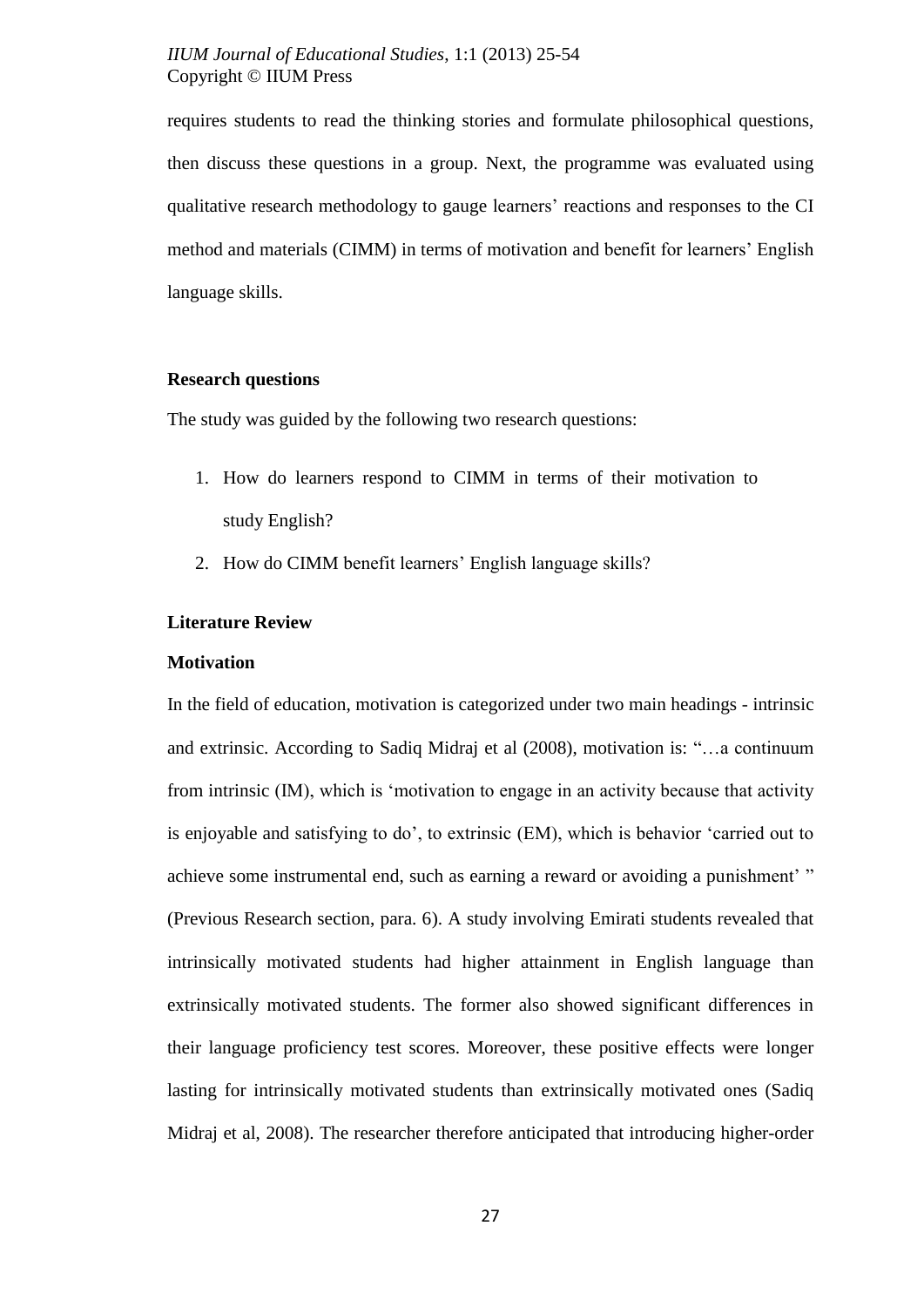thinking skills into ELT materials by means of CI method and thinking stories, as well as making the content relevant to learners" values, culture and world view, it would enhance their intrinsic motivation to study English.

# **Content Based Language Teaching (CBLT)**

In the past, ELT methods such as the "Grammar Translation Method (GTM) focused more on rote learning of grammar and vocabulary lists, often out of context, and were more teacher-centered. Students' input was very limited and opportunities for realistic communication in the classroom using the target language were very few. More recently, contemporary teaching methods such as: "Communicative Language Teaching" (CLT), Content Based Language Teaching and Task-Based-Learning (TBL) have become more constructivist and student-centred in nature, with an emphasis on realistic communication and meaningful tasks. This is more in-line with SLA theory about how second language is acquired (Krashen, 2003).

Of particular interest to us here is an ELT approach called "Content-Based Language Teaching" (CBLT). Brown (2007) defines CBLT as: "When language becomes the medium to convey informational content of interest and relevance to the learner" (p. 49). Hence, in CBLT language is not the sole focus of the learning, but rather the content dictates the form and sequence of the language to be learnt. An example would be a second language learner who studies motor mechanics in an English speaking environment. He or she not only learns about motor mechanics while at the same time picking up English as a means to an end. Research into CBLT has shown that it increases students" intrinsic motivation and empowerment, because the content is of interest to learners (Brown, 2007). If ELT materials can be designed with content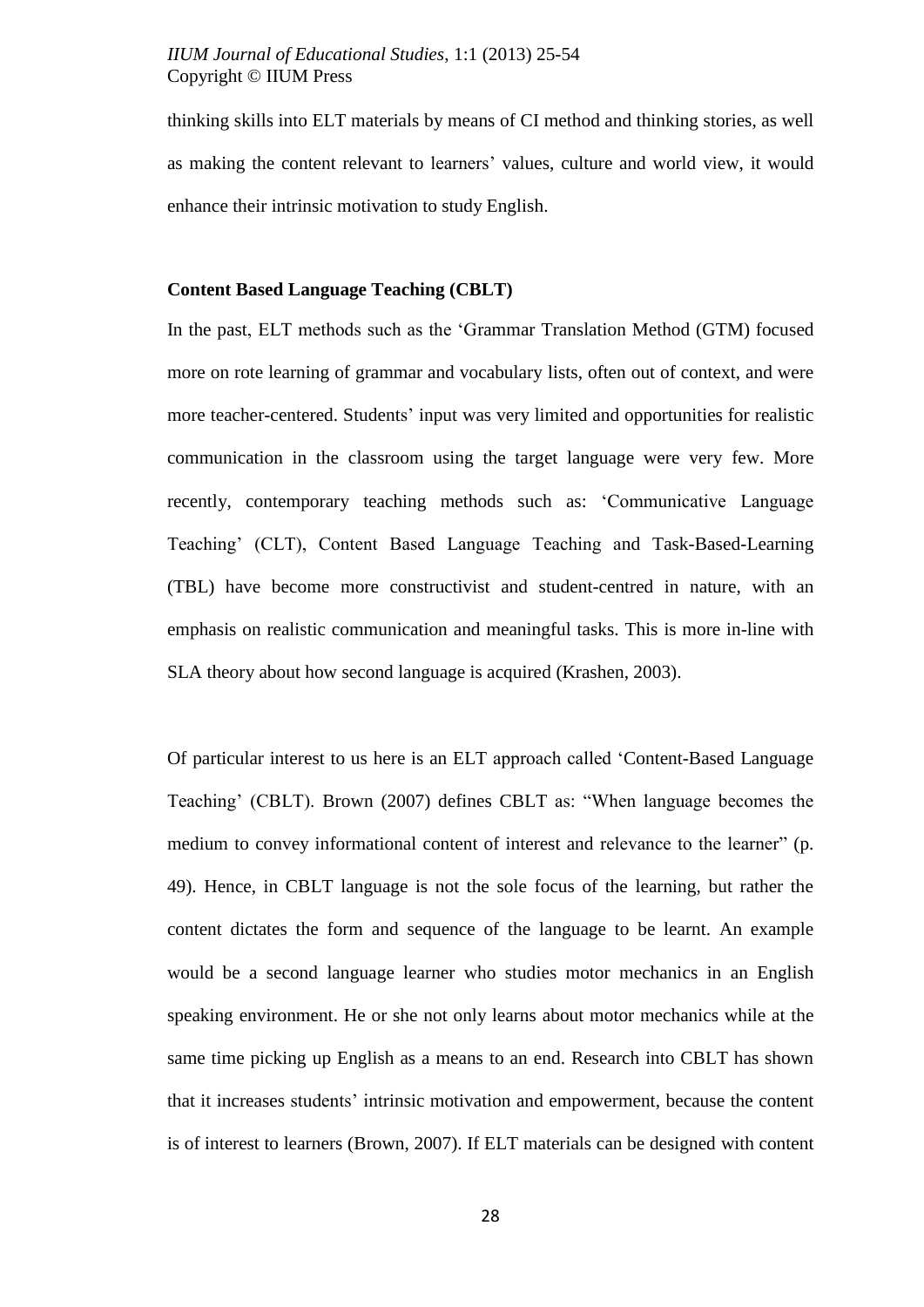that is relevant to learners" culture, worldview and the problems facing them in their daily lives, as well as promoting higher-order thinking skills, they are more likely to be motivating and effective for them.

### **'Community of Inquiry'**

An educational movement known as "Philosophy for Children" (P4C) advocates a teaching method known as "Community of Inquiry" (CI). The founder, Mathew Lipman (1988), saw philosophy as a crucial part of education: "…philosophy is the discipline that best prepares us to think in terms of the other disciplines, it must be assigned a central role in the early (as well as in the late) stages of the educational process" (p. 18). For him, CI meant genuine discovery learning for both students and the teacher, who are encouraged to raise questions and share their opinions about the elusive problems and issues facing them in their daily lives:

Converting the classroom into a "community of inquiry" in which students listen to one another with respect, build on one another's ideas, challenge one another to supply reasons for otherwise unsupported opinions, assist each other in drawing inferences from what has been said, and seeking to identify one another"s assumptions (Lipman, 2003, p. 20).

To practise CI, students sit in a circle and work together with the teacher, using dialogue to find solutions to logical, metaphysical, epistemological, ethical, aesthetic, social or political problems. Sharp (1993) lists the cognitive behaviours gained by students in CI as: "giving and asking for good reasons, seeking clarification, defining concepts, making valid inferences, hypothesizing, generalizing, giving counterexamples, discovering assumptions, using and recognizing criteria, recognizing logical fallacies, and inferring consequences" (p. 337).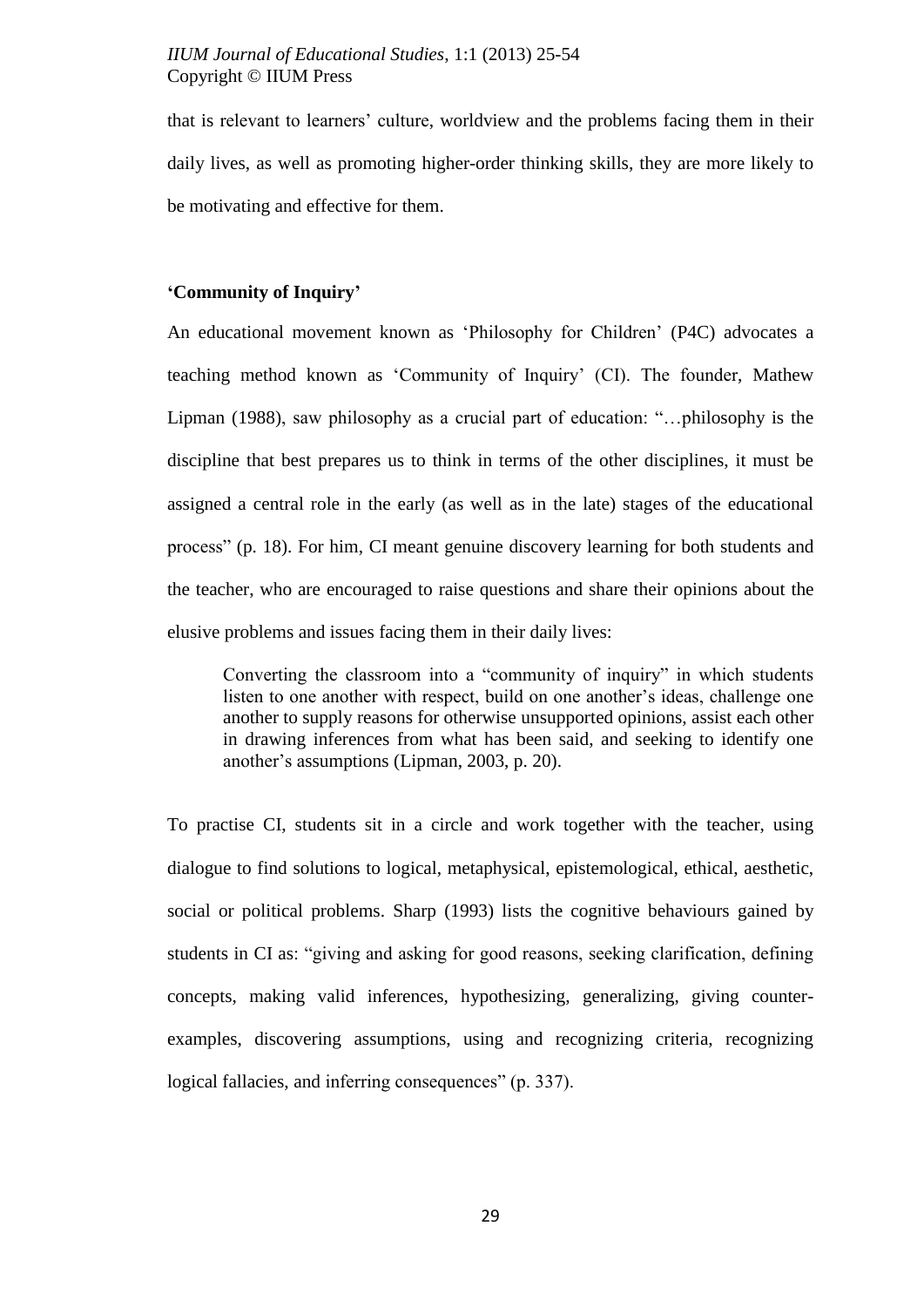Another name given to CI is "Doing Philosophy". According to Golding (2006) doing philosophy differs from conventional Western academic philosophy, where students learn the History of ideas and opinions of eminent philosophers on key philosophical issues. In contrast, doing philosophy encourages students to think about issues that are of importance to them i.e. the "big ideas" and "rich concepts that are of interest to them. For example: "Culture, violence, number, art, mind, responsibility, justice, harmony, knowledge, racism, rules, reality, intelligence, science, faith, evidence, proof, beauty, love…" (Golding, 2006, p.67).

# **Previous research**

Several studies have been conducted demonstrating the potential of CI to enhance learners" critical thinking skills, English language skills and soft skills, as well as building learners" confidence to speak. An experiment with forty eight, form four students was conducted in a Malaysian secondary school (Moomala Othman & Rosnani Hashim, 2006). In this study, students' critical thinking and English reading skills were compared for two programmes – the "Philosophy for Children Programme" (P4CP) and the "Reader Response" (RR) approach. The findings revealed that P4CP enhanced students" critical thinking significantly unlike the RR approach. The P4CP also improved students" reading skills due to a positive linear relationship between thinking ability and reading ability. In addition, students in the P4CP group showed differences in the quantity and quality of their questions, discussion and diary entries. One more benefit was that the diary entries of P4CP were lengthier and more philosophical in nature than the RR group. CI also helped students make judgments by drawing on personal experience; provide counter-arguments; evaluate peers' contributions; justify judgments and use reasoning and critical thinking skills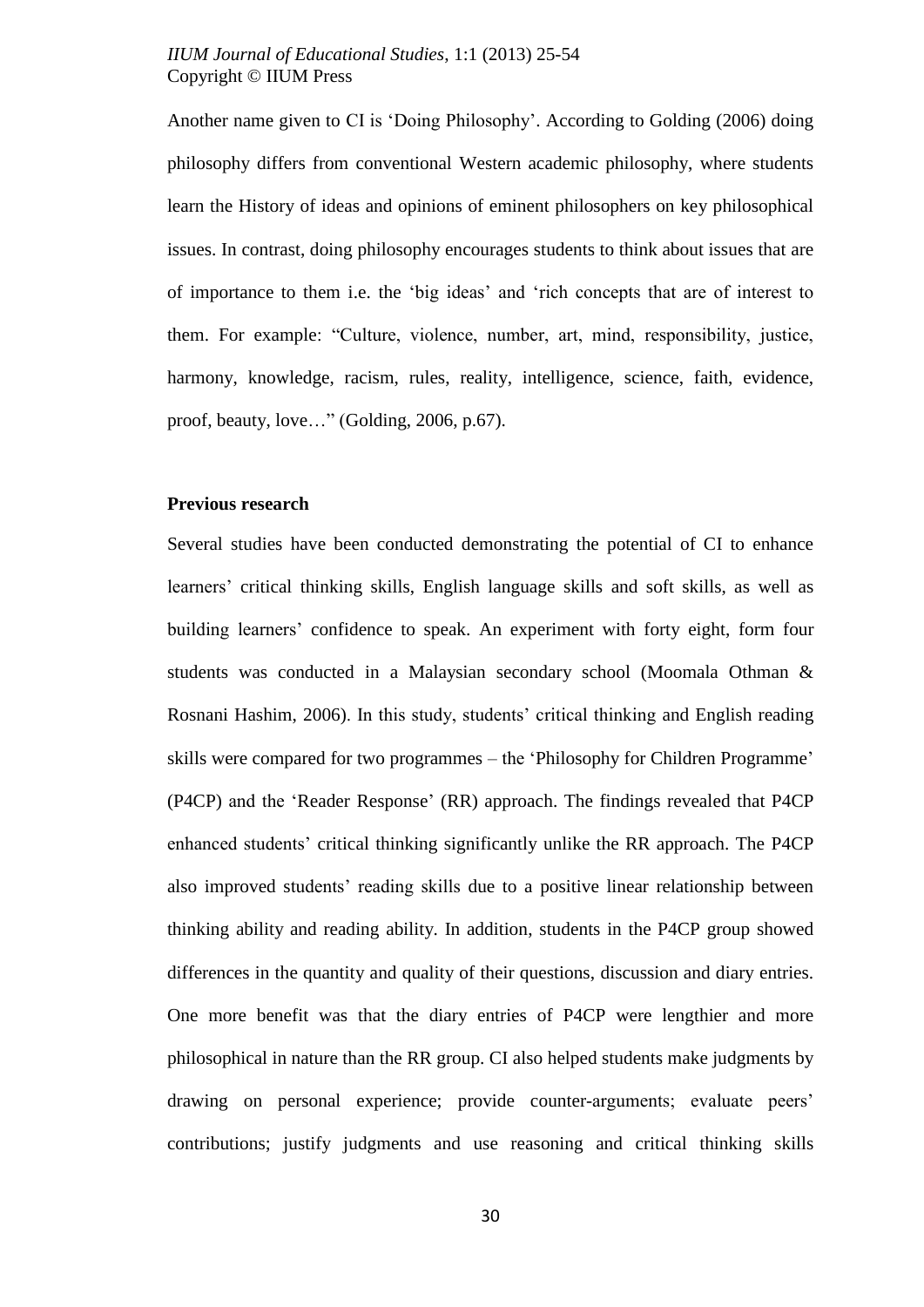collaboratively. All these advantages show that P4CP was more effective than RR in enhancing students' critical thinking and reading skills.

A similar experimental study was conducted by Rosnani Hashim (2003) in a primary school in Gombak, Selangor, Malaysia, comprising of thirty, eleven year old students of average ability. The aim of the study was to determine whether doing philosophy affected students" critical thinking skills. One hour sessions were conducted in Malay language over a period of twelve weeks. The *New Jersey Test of Reasoning Skills (NJTRS)* was used to measure the effectiveness of the program. The results showed that doing philosophy improved students" critical thinking skills significantly. A similar experiment was conducted by Rosnani Hashim (2005b) in Tampin, Negeri Sembilan, Malaysia, but this time, English was the medium of instruction. The sample comprised of high and average ability students. Students practiced doing philosophy, in English as a second language, for one hour a day over a period of three weeks. Similar improvements in students" critical thinking skills were found for the high ability group.

A third experiment conducted by Trickey (2007) assessed the effects of philosophical thinking on primary school students. The study comprised of 105 students who practiced doing philosophy for one hour a week, over a period of sixteen months. One of the significant findings was that the experimental group showed significant improvement in communication skills, concentration and social skills. Two studies in Singapore revealed that doing philosophy has potential to foster critical thinking skills

31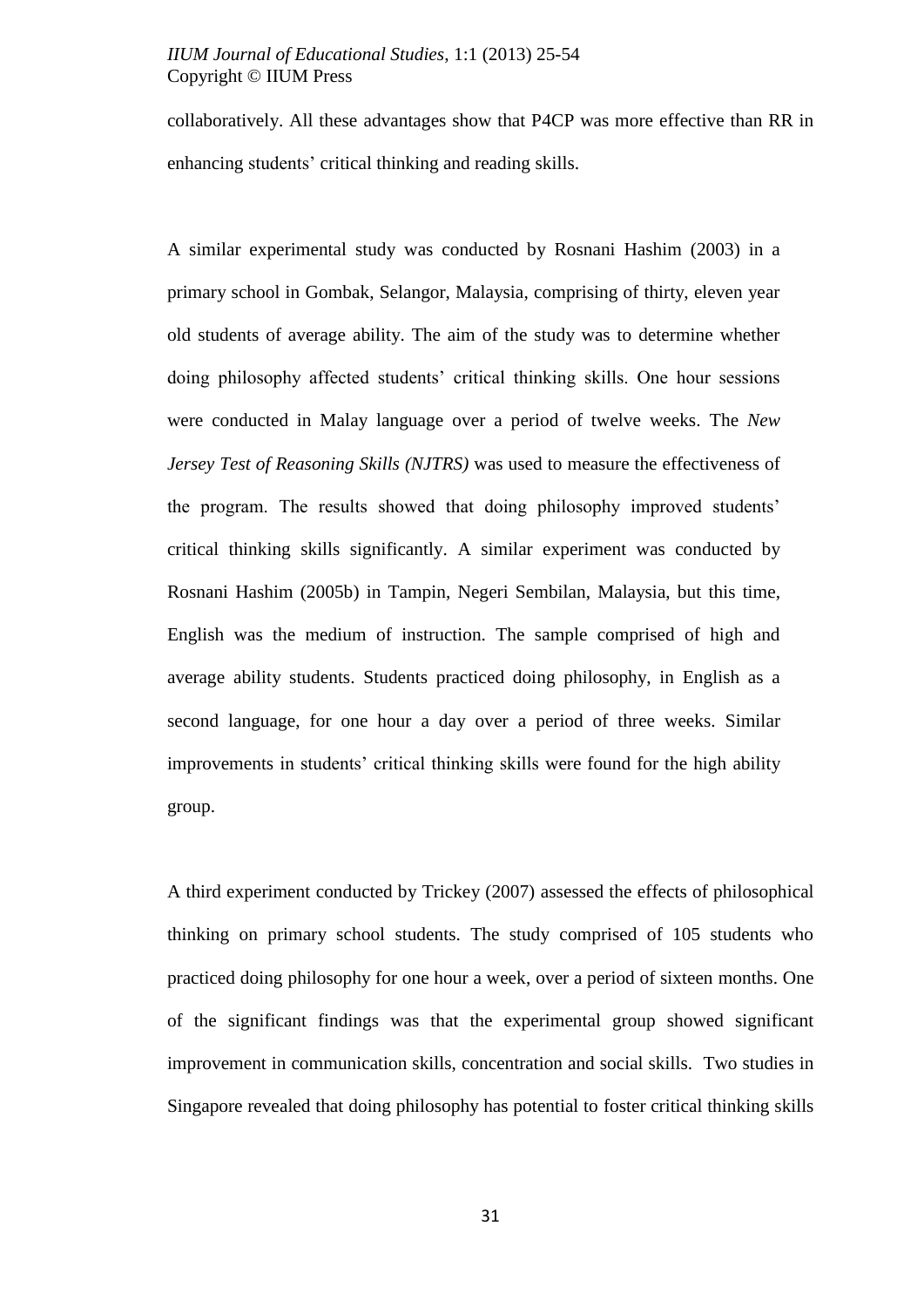and improve students' spoken English and English communication skills (Seet, 2006; Gan, Ng, Lee).

Finally, Rear (2010) conducted a course on debating social issues, with twenty, third and fourth year EFL students at Kanda University of International Studies in Chiba Prefecture, Japan. The learners" language abilities ranged from elementary to intermediate, and they were split evenly between males and females. The course ran for one, thirteen week semester and sessions lasted for ninety minutes, twice a week. Students found the course challenging, but their responses showed a high level of interest due to the topics and skills of: critical thinking, collecting data, debating and speaking more confidently being perceived by students as relevant to today"s society and to their future studies and careers.

The implications of these studies are that doing philosophy has much to offer ELT in terms of reading, speaking, critical thinking, communication skills and building students' confidence.

#### **Materials for Doing Philosophy**

The kind of materials that are best suited to doing philosophy are those which stimulate students" inquisitiveness and engender philosophical discussion. That is, materials that contain unclear concepts; inconsistent reasoning; irrational behavior or philosophical issues raised by prominent philosophers. Fisher (1998) recommends the following types of materials for doing philosophy: "…novels; thinking stories; folktales; children"s fictions; picture books; poetry; pictures and photos; artifacts and objects; drama, role plays and first hand experience; music; video clips and movies;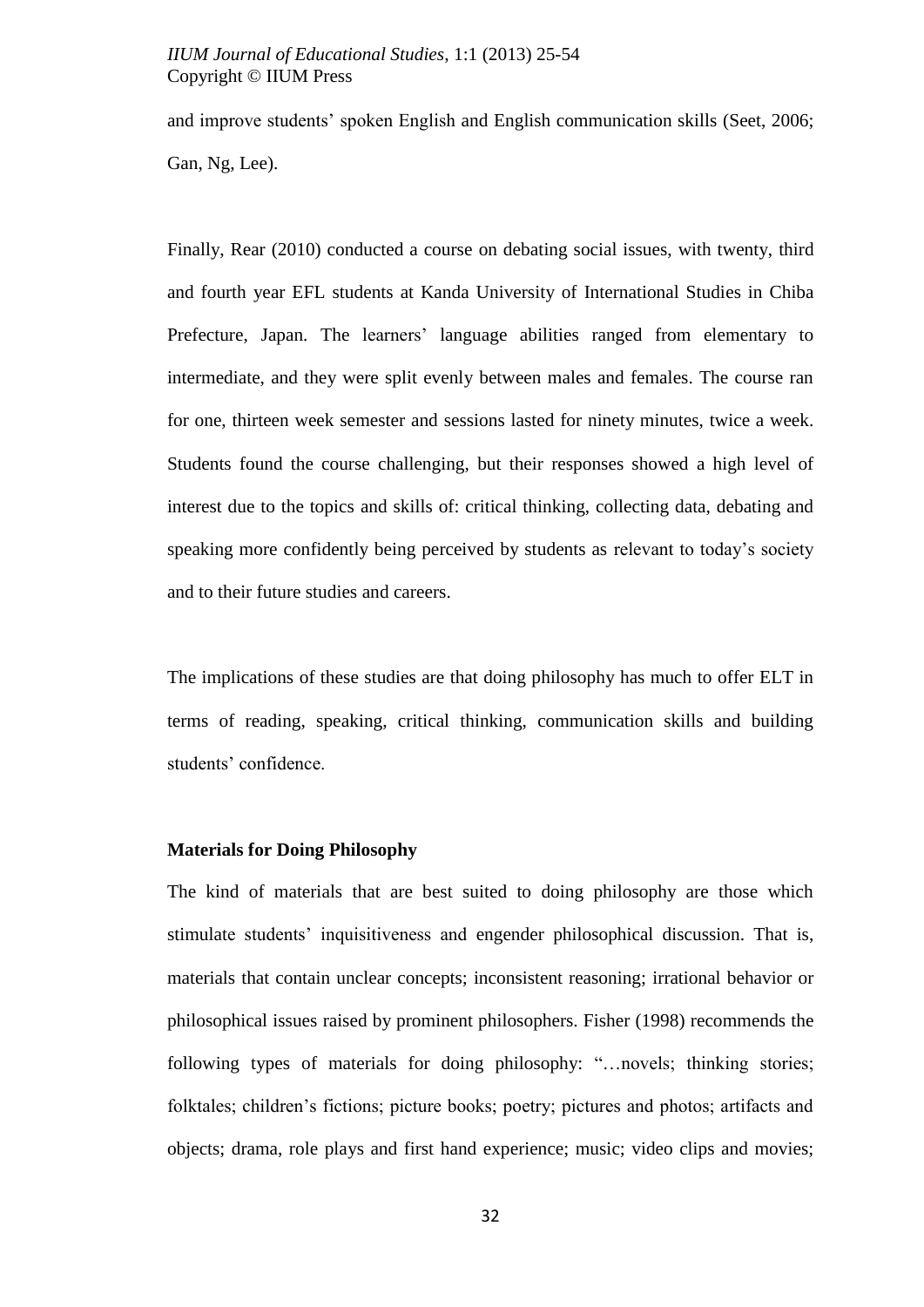factual narrative or history in narrative form" (p. 211). Materials for doing philosophy should also have engaging plots; characters of an appropriate age; adventures that are relevant to learners' lives and examples of characters engaging in thinking and questioning as a role model for readers (Fisher, 1998).

### **Writing the materials**

The researcher wrote a sample of materials as a stimulus for CI, consisting of two stories, divided into five episodes. Table 1 shows episode one of a story entitled "*Girls into maths*". Difficult or new vocabulary items have been made bold to enable students and teachers to focus on the new words before reading.

"*Girls into maths"* tells the story of an Asian Mathematics teacher who has to deal with a girl who refuses to study Maths because she believes it will not be useful for her in her future life. The story also touches on issues such as racism and corporal punishment.

# Table 1 Episode 1 – *"Girls into maths"*

Miss Khan was the only female Asian teacher at Meadowbrook, an inner-city primary school that looked as though it had been built during the time of the dinosaurs. Its **ancient** doors **creaked** and the old wooden windows let rain and cold air into the classrooms during the winter. Yet, Meadowbrook had a warm **atmosphere**. The students came from a wide variety of backgrounds - whites, blacks, Asians and Arabs all studied at Meadowbrook. As a result, there was a real **cocktail** of religions; but Mr. Stanley, the head teacher, made it his business to ensure that the Christian, Muslim, Hindu and Sikh children lived together in peace and **harmony** most of the time. It was only occasionally that **racial conflict** broke out, but when it did, it took Miss Khan and her colleagues all their training and skills of **diplomacy** to **resolve** the situation. Miss Khan had often wondered what caused **racism**, and how it can be **overcome**. Her approach was to treat all the children the same.

"Good morning children," called out Miss Khan as she walked into class one Tuesday morning.

"Good morning," mumbled the children. Wayne and Mohammed stopped playing knuckles and looked up. They noticed their teacher was carrying a bright yellow textbook, which they had not seen before, with the words "Elementary Algebra" on the cover. They were **curious** to know what Algebra meant and so a hubbub of discussion began among the children.

Miss Khan coughed and announced, "We"re starting a new topic today called Algebra, so I want you to pay close attention to what I"m going to say."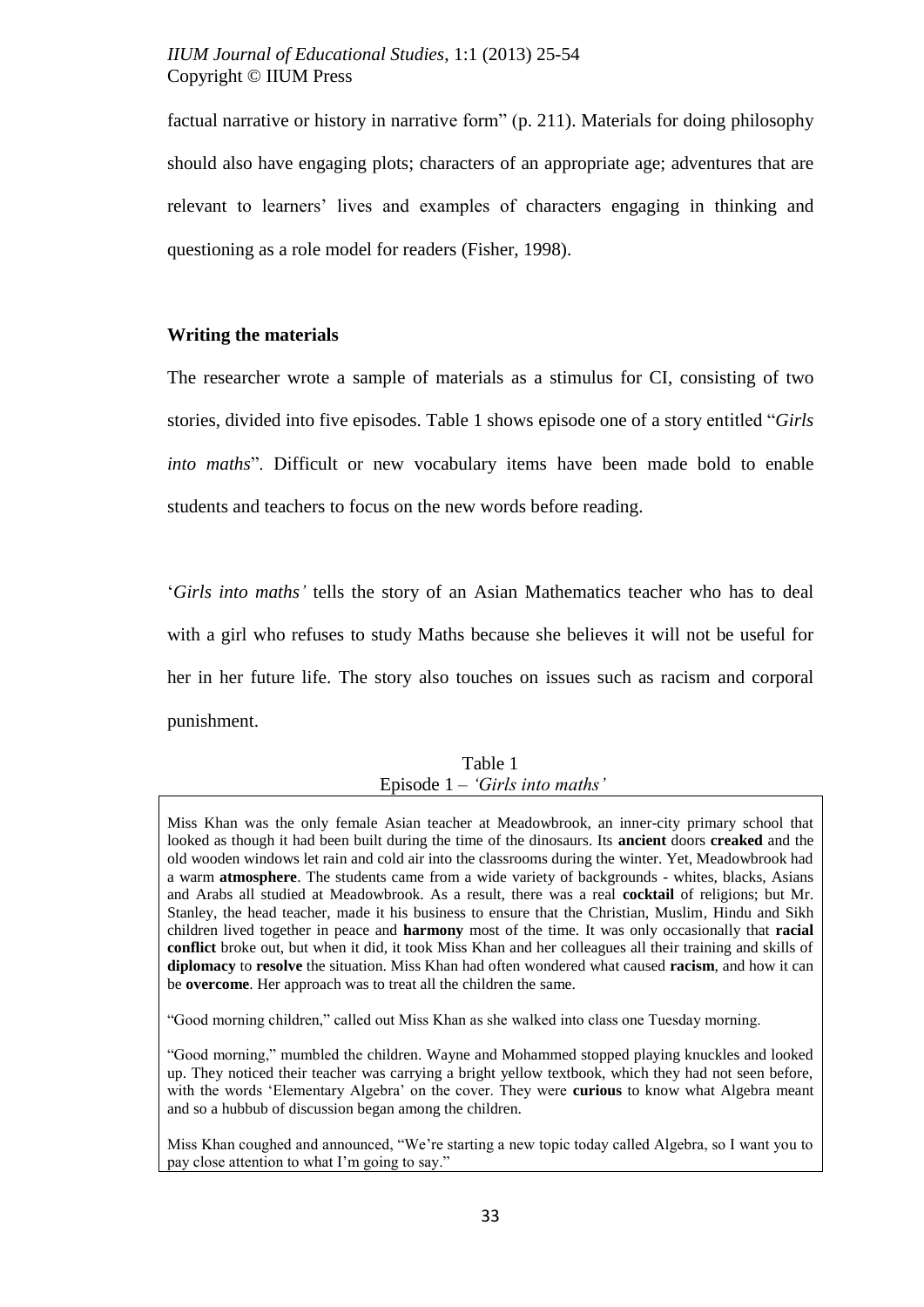A Yemeni student called Abdullah put his hand up, "Madam what does Algebra mean?"

Miss Khan paused for a moment, "Now that"s an interesting question, Abdullah. It actually comes from Arabic, so perhaps your father would know what it means."

Everyone looked excited. Some children had heard that Algebra was tough, so they were **eager** to try it out to see if they could understand. Everyone that is, except Fatima, who pulled a long face and declared, "I don"t want to do Algebra."

Miss Khan stopped for a moment and then asked her, "Why not?"

"Because I"m a girl," replied Fatima indignantly.

"So?" enquired Miss Khan

"Girls aren"t good at Math"s, and besides, we don"t need it in our lives."

The other children looked at Miss Khan, then at Fatima, then back at Miss Khan again to see what her **reaction** would be. Miss Khan remained calm. She walked across the front of the class to the table in the middle and sat upon it. She placed the bright yellow book slowly beside her and then looked at Fatima seriously. The class fell silent. They wondered if Miss Khan was going to hit Fatima. But that would be impossible; it was against the law to beat children, even if they were rude to their teachers. A boy called Chester, in the class next door, regularly hit other children and **terrorized** the playground. In fact, one trainee teacher had left because Chester made his life such hell. But all the teachers did, was to send him to the **discipline** teacher, call his mother and then it was back to his monkey business all over again. Some of the older teachers felt that Chester needed a good **caning**.

At last, Miss Khan asked, "And why is that Fatima?"

Fatima looked down and shyness or **stubbornness** seemed to take her over. She refused to answer. For a moment, the class thought Fatima was going to cry. Then suddenly, Ahmed shot up his hand and said, "Madam, I know what she means."

Miss Khan turned to Ahmed and enquired, "Yes, Ahmed?"

"She means girls don"t need to do Maths because they"re going to grow up and have lots of babies!"

Everyone laughed.

Then Anisa, a pretty Asian girl with green eyes said, "My auntie"s good at Maths and she said, "Girls into Maths *can* go?"

"That's a clever **metaphor!**" exclaimed Miss Khan.

Vinesh, who was sitting in front of Miss Khan"s desk looked confused, "I don"t get it Madam," he complained.

"Well," said Miss Khan, "When we do division in Maths, if we can divide one number into another, we say one number *goes into* another, don't we? For example, two goes into ten five times, right?"

"Yes," replied Vinesh.

"But if the number cannot be divided into another; like six into eight, we say eight can"t *go into* six." explained Miss Khan.

Then John shouted out, "I get it Madam! When Anisa"s Auntie said, "Girls into maths *can* go", she meant girls *can* do Maths?"

"Well done John, that"s right!" said Miss Khan, "But anyway, I don"t think Ahmed said that girls weren"t *good* at Maths, I think he meant girls don"t *need* Maths, am I right Ahmed?"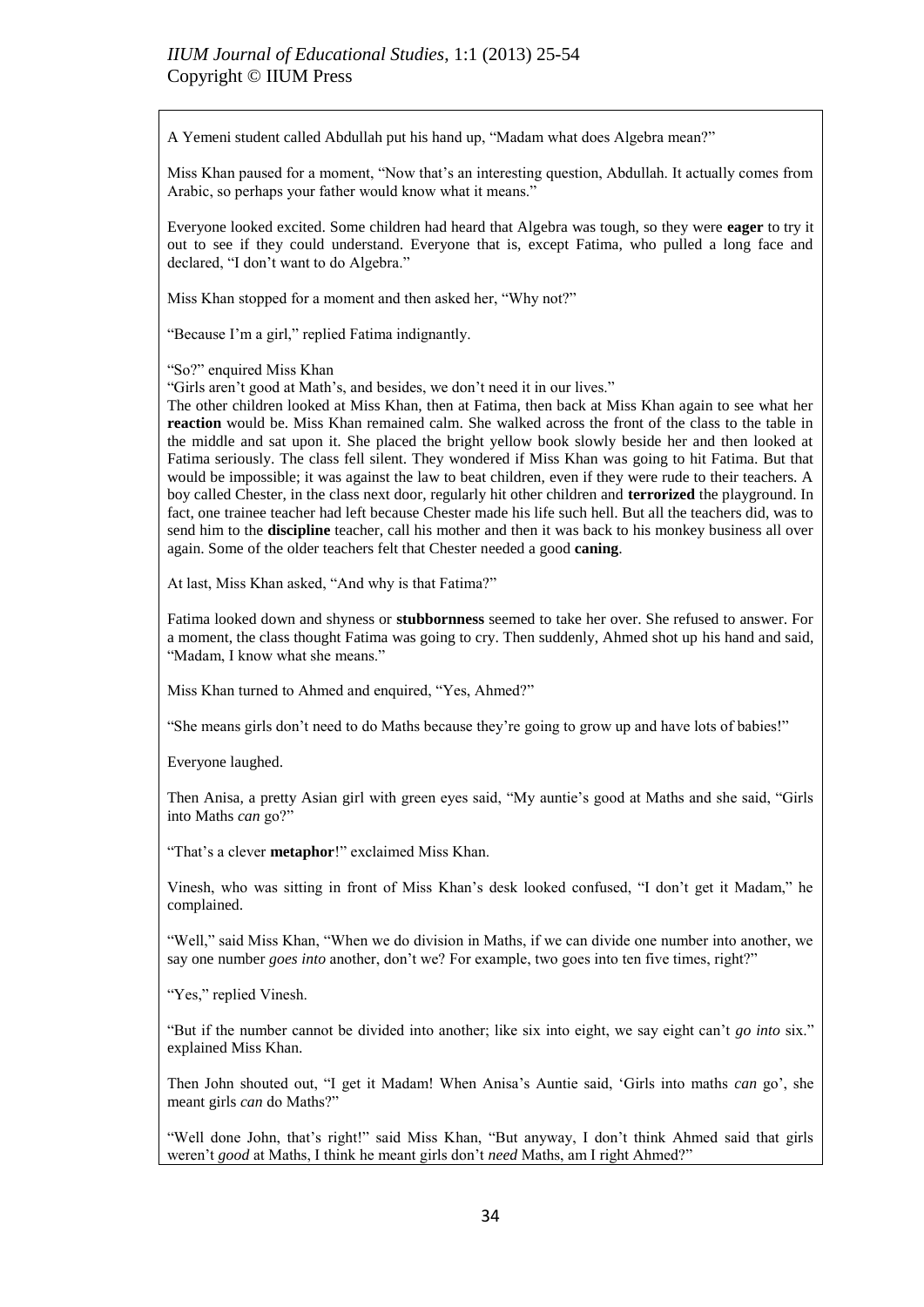"Yes Madam. My mum said that women should stay at home and look after their children."

"What if they don"t have any children? said Sarah in a sour voice.

"Then they should stay home and look after their husbands!" replied Ahmed, grinning at the other boys.

"What if we don't want a silly man bossing us around and telling us what to do?" said Sarah, turning up her nose at Ahmed.

All the girls laughed, but Miss Khan raised her hands saying, "Children, children, let's not fight over this, let"s use some **logic**." Just then the bell rang for morning snack, so Miss Khan walked the children down to the playground and then headed off to the staff room for a well-deserved cup of tea.

#### **Methodology**

#### **Materials Evaluation**

The thinking stories were taught to a class of intermediate level, English second language learners at the Centre for English Language and Pre-academic Development (CELPAD), in the International Islamic University Malaysia (IIUM). The programme consisted of five, two-hour sessions, spread over a five week period. Qualitative research methodology was used to evaluate learners' reactions and responses to CIMM by means of the following data collection instruments: "In-depth Interviews", 'Student Diaries', 'Field Notes' and a 'Teacher's Diary' containing reflections after each lesson. In addition, documents like lesson plans and class worksheets were kept, and a "Focus Group Observation" was conducted using a video recording of the first and last lessons. The latter was subsequently transcribed to provide extra information about the interactions and responses of students to CIMM (Sherman & Webb, 1990). The data collection process spanned the whole period of implementation and aimed at providing rich data about students" thinking, feelings and reactions to CIMM. Using multiple data-collection methods yields a wealth of information and increases reliability by minimising bias, also known as triangulation (Nagy Hesse-Biber, S. & Leavy, P., 2006).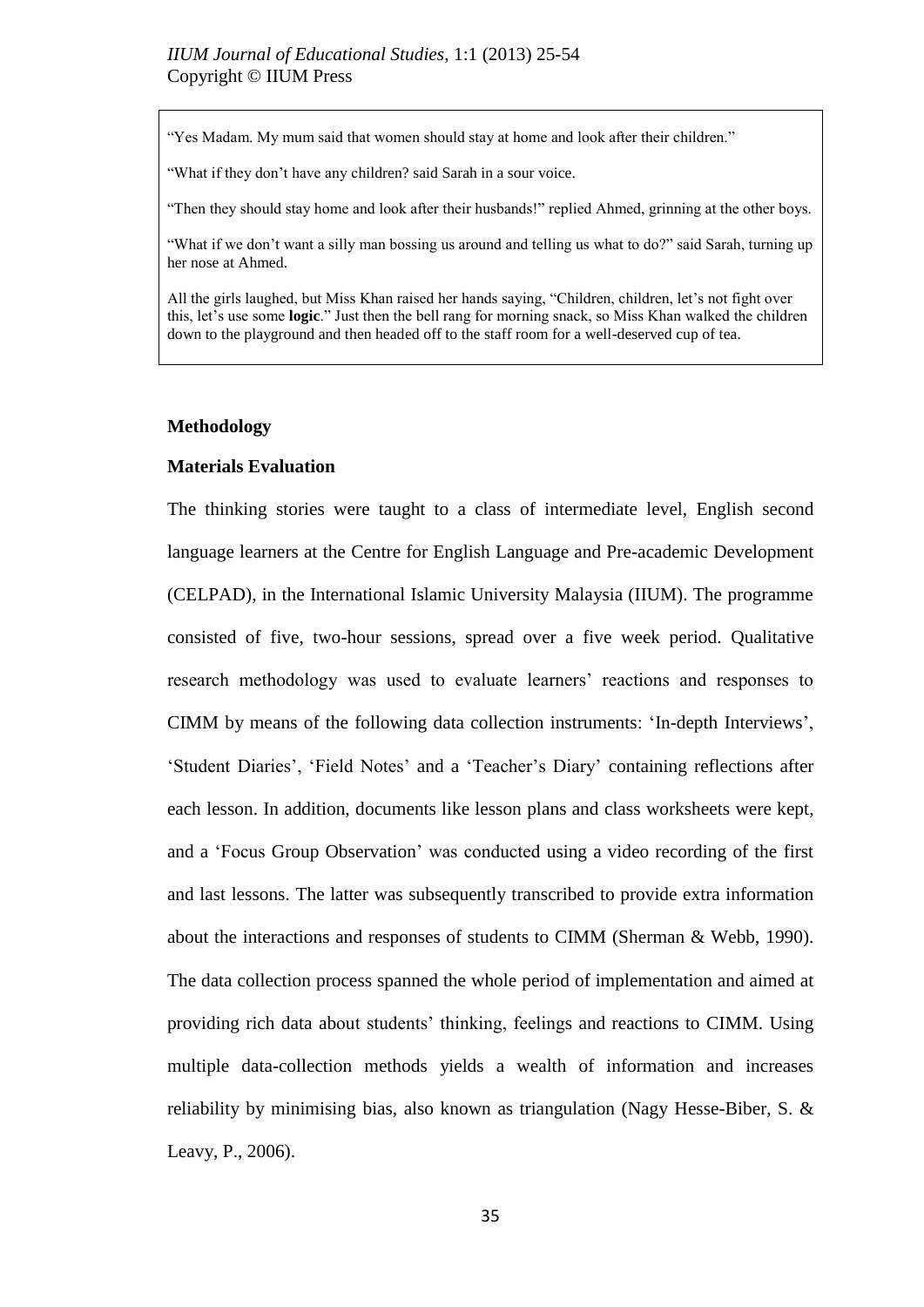#### **Sample**

#### *Interviews*

A total of eighteen students were interviewed; however, five were eliminated because they failed to yield "rich" data i.e. they gave short responses that did not add anything to the information already collected. The remaining thirteen interviewees were narrowed down to eight, using the following criteria: 1) those who attended all classes; 2) four students who were talkative in class and four who were quiet.

#### *Student Diaries*

At the beginning of the programme, students were given diaries to write down their thoughts and feelings about the class and issues discussed. Eighty diary entries were collected from a total of twenty two students; however, some diary entries were discarded due being short and lacking in rich data. Thus, nineteen diary-entries in all were chosen to triangulate the information gathered from the other sources i.e. interviews, focused group observation and the teacher's diary.

#### *Focused Group Observation (FGO)*

All five lessons were recorded on video camera, but only the last lesson was transcribed. This is because students were unfamiliar with the CI method in the earlier lessons, therefore the quality and amount of student-participation was limited. By the fifth lesson, students had got the hang of CI and displayed more confidence and participation. The video of the fifth lesson was analysed and then detailed notes were made about learners' reactions and interactions. This was added to the researcher's field notes.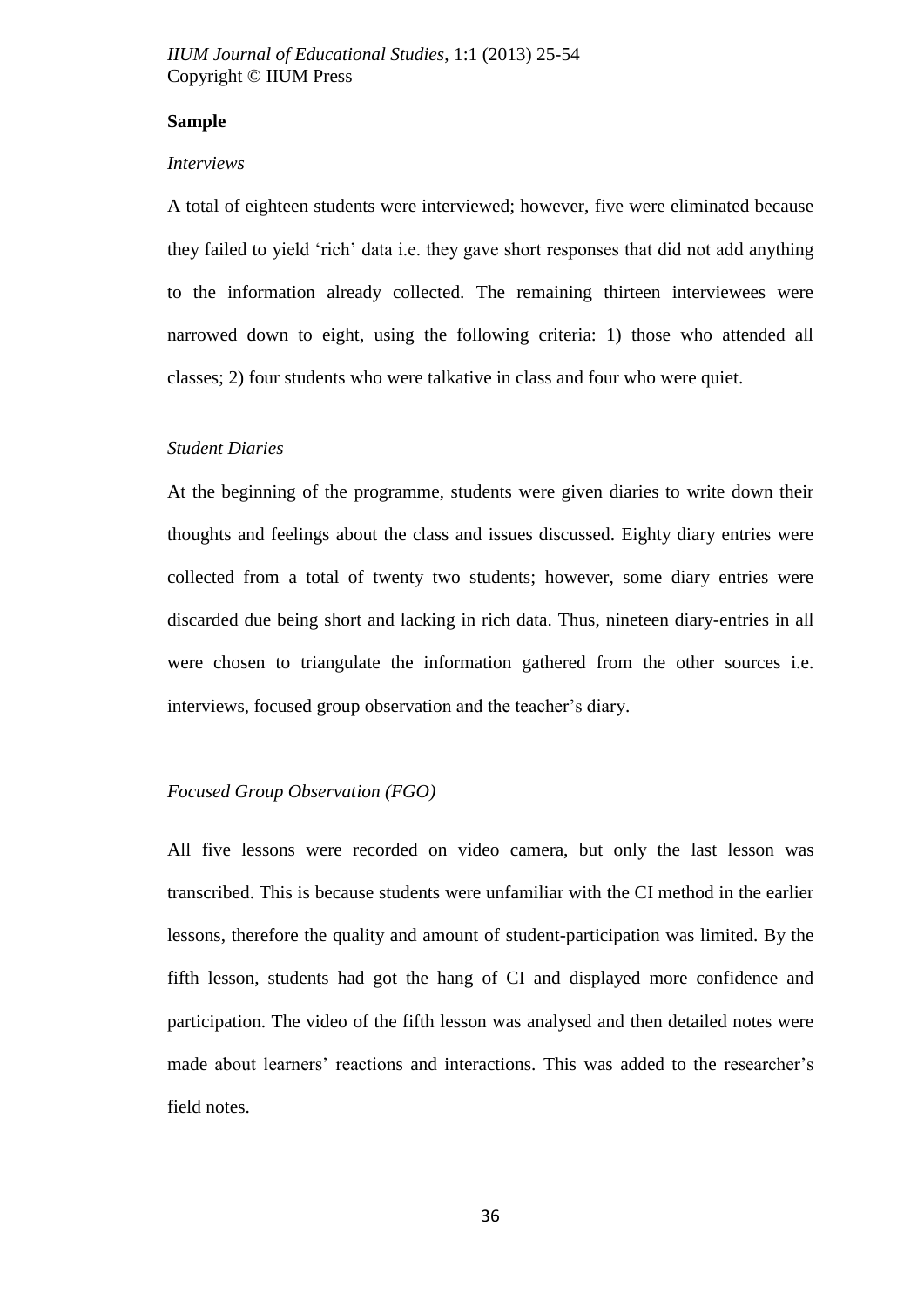# *Teacher"s Diary (TD)*

A detailed teacher"s diary was kept at the end of each lesson comprising of observations and reflections about the lessons. Objectivity was maintained at all times meaning that both positive and negative information was noted about students' reactions and performance.

# **'ARCS' model of motivation**

Keller's 'ARCS' model was selected to gain information about students' motivation towards CIMM. The ARCS model was originally designed to coincide with Gagne"s nine events for instructional design; however its close correlation to learner"s motivation makes it suitable for evaluating any learning programme (Kruse, n.d.). The researcher referred to the four categories of ARCS to guide interview questions, focus group observation and the data analysis (See Table 2).

| Reflet s ARCS model of motivation |                                                                                                                                                                                                                                                     |  |  |  |  |
|-----------------------------------|-----------------------------------------------------------------------------------------------------------------------------------------------------------------------------------------------------------------------------------------------------|--|--|--|--|
| 1) 'Attention'                    | How instructional materials gain and hold<br>students' attention.                                                                                                                                                                                   |  |  |  |  |
| 2) 'Relevance'                    | Students will not want to learn unless the<br>program is relevant to their needs.                                                                                                                                                                   |  |  |  |  |
| 3) 'Confidence'                   | Students are more likely to put effort into<br>a programme if they are 'confident' that<br>they will be able to achieve the objectives<br>of the course <i>i.e.</i> a programme requiring<br>much time and effort could<br>too.<br>demotivate them. |  |  |  |  |
| 4) 'Satisfaction'                 | Learners need a sense of achievement and<br>satisfaction at the end of the course <i>i.e.</i><br>that the programme has been beneficial<br>for them because they have acquired new<br>skills (Kruse, n.d.).                                         |  |  |  |  |

Table 2 Keller"s ARCS model of motivation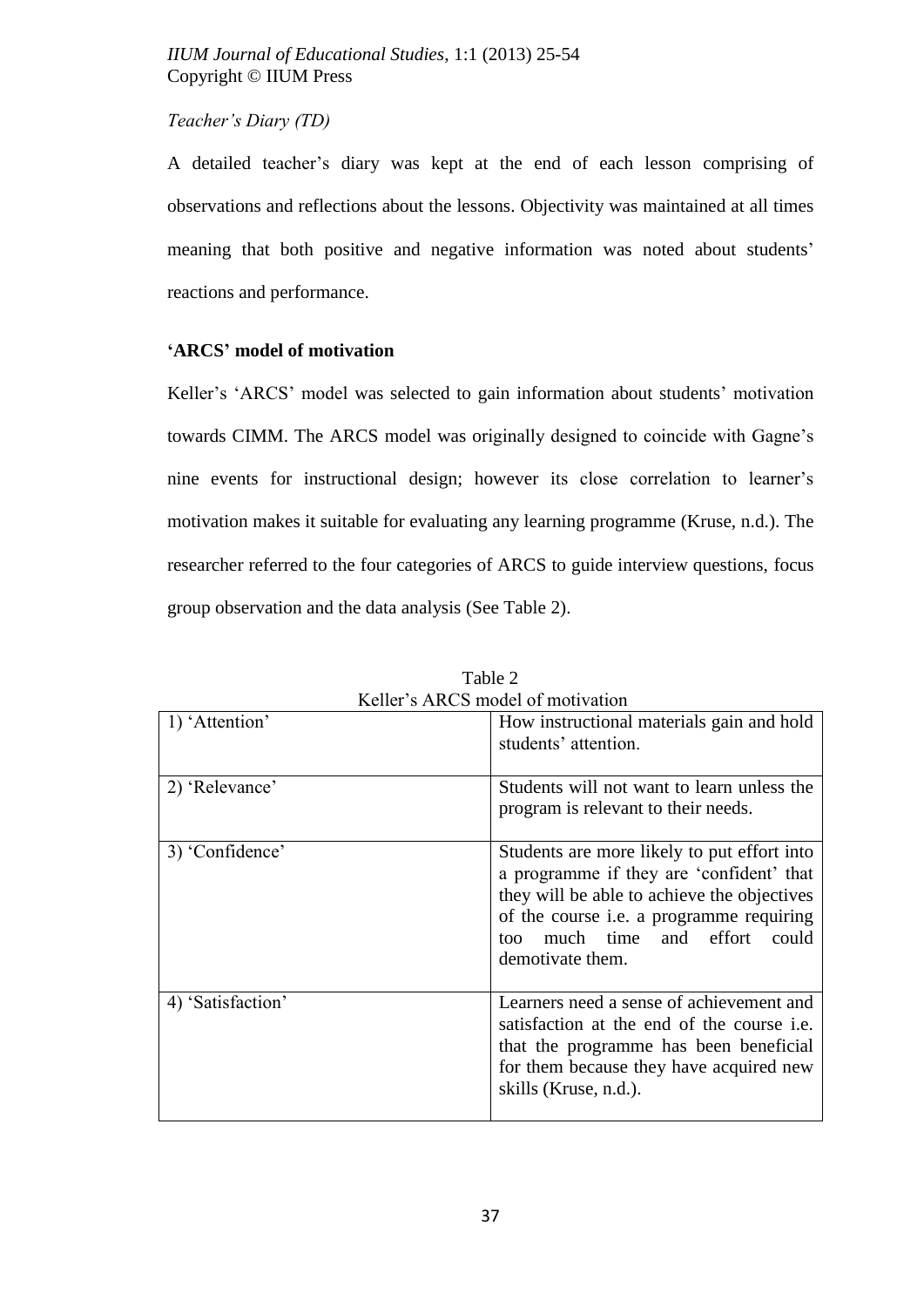# **Content analysis**

"Content Analysis" was chosen for the data analysis stage, which, Ratcliff (2002) explains as a process having four stages: 1) coding various units, 2) developing categories, 3) giving examples of categories and 4) linking between categories of time, space, causation, and social/interpersonal links.

The researcher adopted a "theory first approach", moving from the ARCS model of motivation to looking for evidence in the different sources of data namely: in-depth interviews, focus group observation, student diaries and the teacher"s diary. This is confirmed by Matthew, Miles & Michael Huberman (1994) who state:

Qualitative studies are often mounted to explore a new area and to build or "emerge" a theory about it. But they also can be designed to confirm or test an existing theory. In the confirmatory mode, as Gherardi and Turner (1987) point out, data are used to fill gaps in a puzzle. In the exploratory mode, it's as if we are trying to solve an unstated or ambiguous problem, which has to be framed and reframed as we go. Wolcott (1992) talks about this as the "theory first" or "theory after" approach. Both are workable (p. 90)

#### **Interraters**

To maintain objectivity, reduce bias and strengthen reliability the researcher engaged two interraters to corroborate the findings: "Not just as a means of verifying coherence in understanding, but at the same time a method of strengthening the findings of the entire qualitative study" (Marques, 2005, p. 439).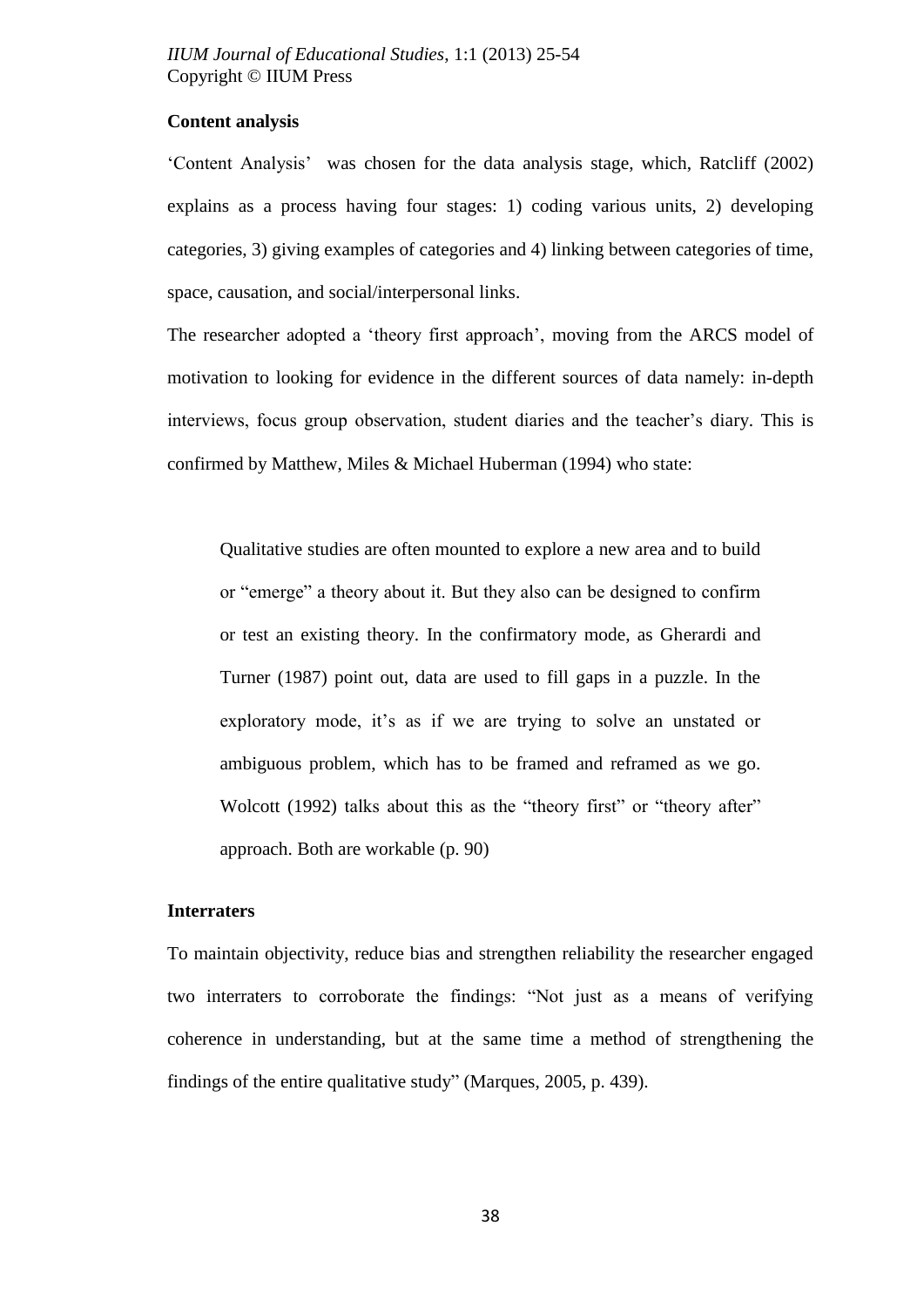The first interrater was a lecturer from the Institute of Education (INSTED) at IIUM who is familiar with CI method. The second was an ESL teacher at CELPAD with ten years of teaching experience. The interraters were asked to review the videorecordings of the second and final lessons and then give feedback by responding to questions about the benefit of CIMM for students" motivation and English language skills.

### **Results and discussion**

#### **Benefit for English**

The results of the study for Motivation to study English were organized according to the four major categories of Keller"s ARCS model: 1) Attention, 2) Relevance, 3) Confidence and 4) Satisfaction. Each of these categories gave rise to further subcategories that showed how CIMM motivated students to learn English. However, the main focus of this paper is how CI method improves learners" English language skills in the ESL classroom. This came about as follows.

It is a feature of qualitative research that results are often unanticipated and emergent. In the case of this study, the researcher started by looking for evidence of learners' motivation to study English; yet during the analysis of the data, the second category of Keller"s ARCS model - "Relevance" seemed to refer to the ability of CIMM to benefit learners" English. In other words, since learners were studying English language, for CIMM to be "relevant" to them it would mean that CIMM should help their English language in some way. For this reason, the researcher re-named the category 'Relevance' as a new theme - 'Benefit for English'. Benefit for English was found to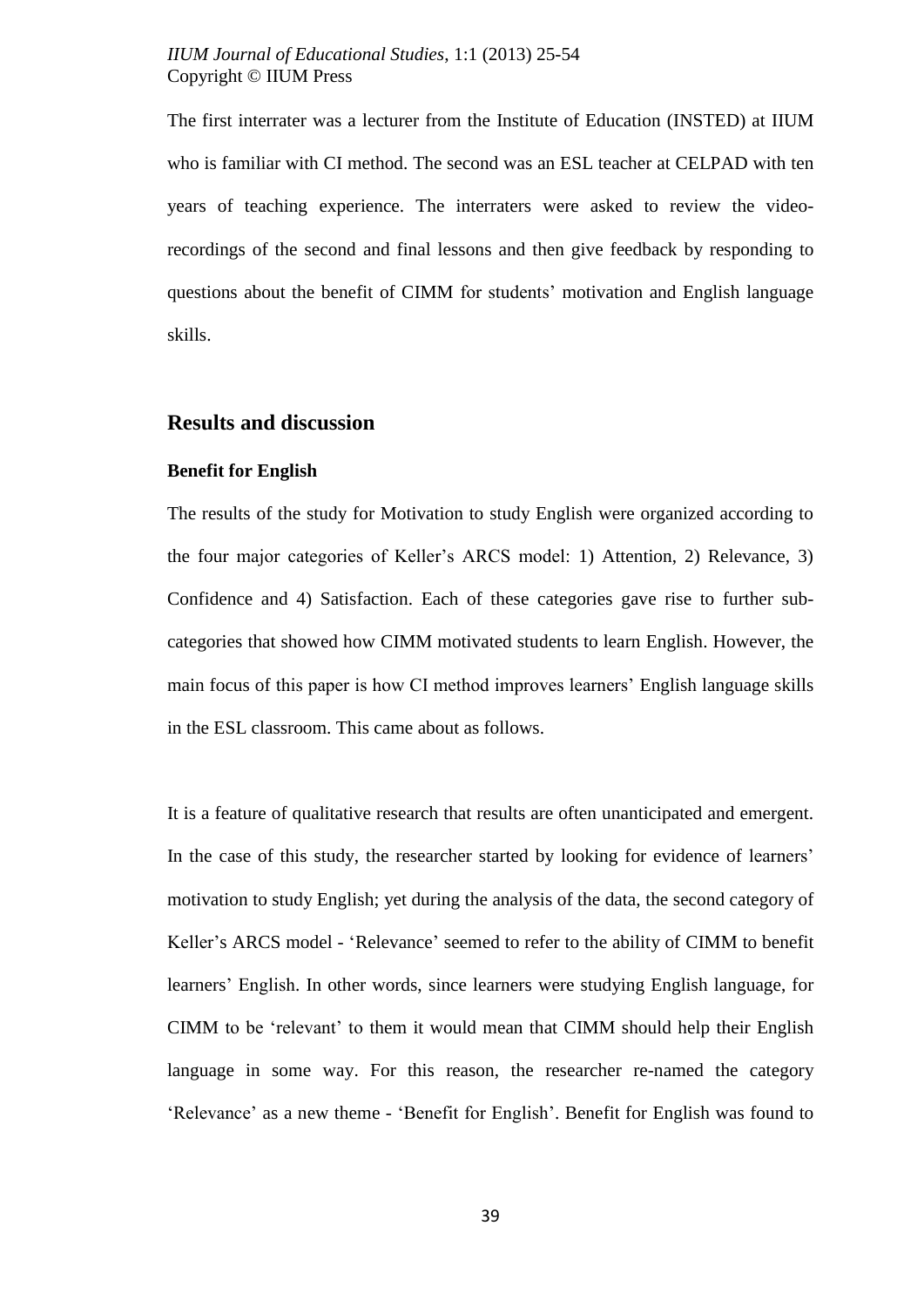have four emergent sub-categories, each having its own minor sub-categories, as will be seen.

The four main sub-categories of 'Benefit for English' were: 1) 'Listening and speaking'; 2) 'In-context language'; 3) 'Reading' and 4) 'Writing' (See Table 3).

| 'Benefit for English |                         |                               |                |                        |                     |
|----------------------|-------------------------|-------------------------------|----------------|------------------------|---------------------|
| No.                  | Sub-themes              | Focus<br>group<br>observation | Field<br>notes | In-depth<br>interviews | Student-<br>diaries |
|                      | 1. Listening & Speaking | Х                             | $\mathbf X$    | Х                      | $\bf{X}$            |
|                      | 2. In-context language  |                               | $\mathbf X$    | $\mathbf X$            | $\mathbf X$         |
| 3. Reading           |                         | $\mathbf X$                   | $\mathbf X$    | $\blacksquare$         |                     |
| 4. Writing           |                         |                               |                |                        |                     |

Table 3

The sub-category of 'Listening  $&$  Speaking' was supported by its own minor subcategories which are: 1) Hear others' views; 2) Discussion; 3) Share opinions; 4) Confidence to speak; 5) Asking questions; 6) Modeling; 7) Pronunciation and 8) Push to the limit (See Table 4)

|                        |                                 | Tavic +                              |                       |                        |                            |  |  |
|------------------------|---------------------------------|--------------------------------------|-----------------------|------------------------|----------------------------|--|--|
| Listening and speaking |                                 |                                      |                       |                        |                            |  |  |
| No.                    | <b>Listening &amp; Speaking</b> | <b>Focus</b><br>group<br>observation | <b>Field</b><br>notes | In-depth<br>interviews | <b>Student-</b><br>diaries |  |  |
|                        | Hear others' views              |                                      | X                     | X                      | X                          |  |  |
| 2.                     | Discussion                      |                                      | X                     | X                      | X                          |  |  |
| 3.                     | <b>Share Opinions</b>           |                                      | X                     | X                      | X                          |  |  |
| 4.                     | Confidence to speak             | X                                    | X                     | X                      | X                          |  |  |
| 5.                     | Asking questions                | X                                    | X                     | X                      | X                          |  |  |
| 6.                     | Modeling                        | X                                    | X                     | X                      |                            |  |  |
| 7.                     | Pronunciation                   |                                      |                       | X                      | X                          |  |  |
| 8.                     | Pushed to their limits          |                                      | X                     | X                      | X                          |  |  |

Table 4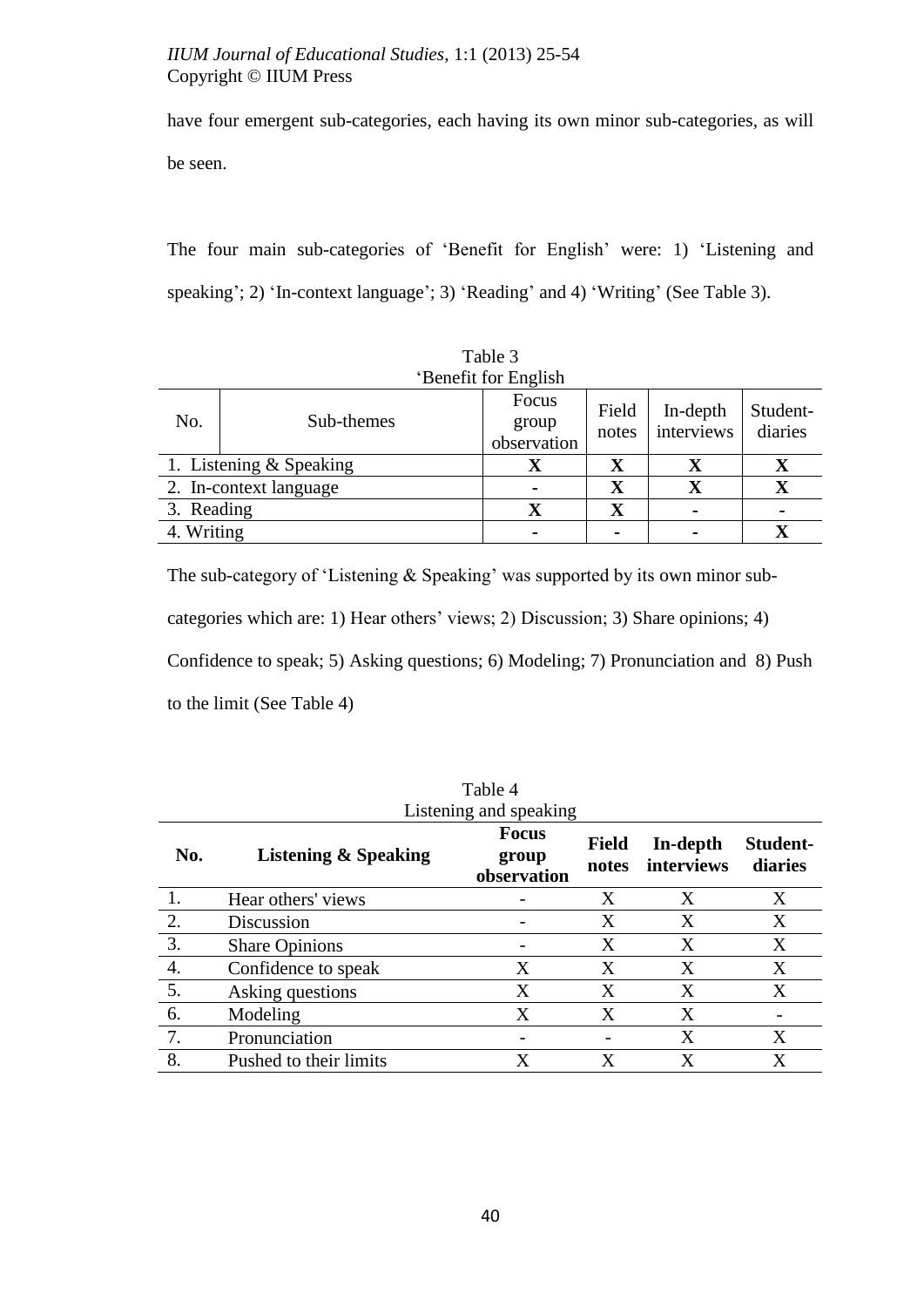# **Hearing others' views**

Hearing other students' views, improved students' understanding, gave them new ideas and helped them to analyze others" statements before they replied. They also appreciated hearing the viewpoints of different cultures and felt able to transfer this information into their own lives. Some students felt shy to speak but said they still benefitted from listening to other students speaking. "*…all of us gave his opinion about the things we discussed thus, everyone learned something from the others. Yes, it did. It allowed me to know what the other people in the class also think ...We were talking and everyone was given his opinion about something"* (KAD1, 16). And also:

*Because err we have different (nationalities and) culture, we have different perspective, (continuous thump noise) so we can share with each other ...[We can know their] what, maybe err in their country they have this err this opinion like this, like what err in.. like Ibrahim and the others said that in Arabic country they do not really what err… give to have a relationship between boyfriend and girlfriend right, so (whereas) in Malaysia is actually err…. err is a usual..(quite normal)*  (SHI, 997).

#### **Discussion & Sharing opinions**

CI discussions gave students the chance to practice their speaking and encouraged them to speak more. CI discussions also taught them how to draw conclusions that were acceptable to the majority, requiring them to use higher-order thinking skills. Students found the Islamic topics of the discussions useful and relevant to their lives, and sharing their ideas in English required them solve problems and elaborate on the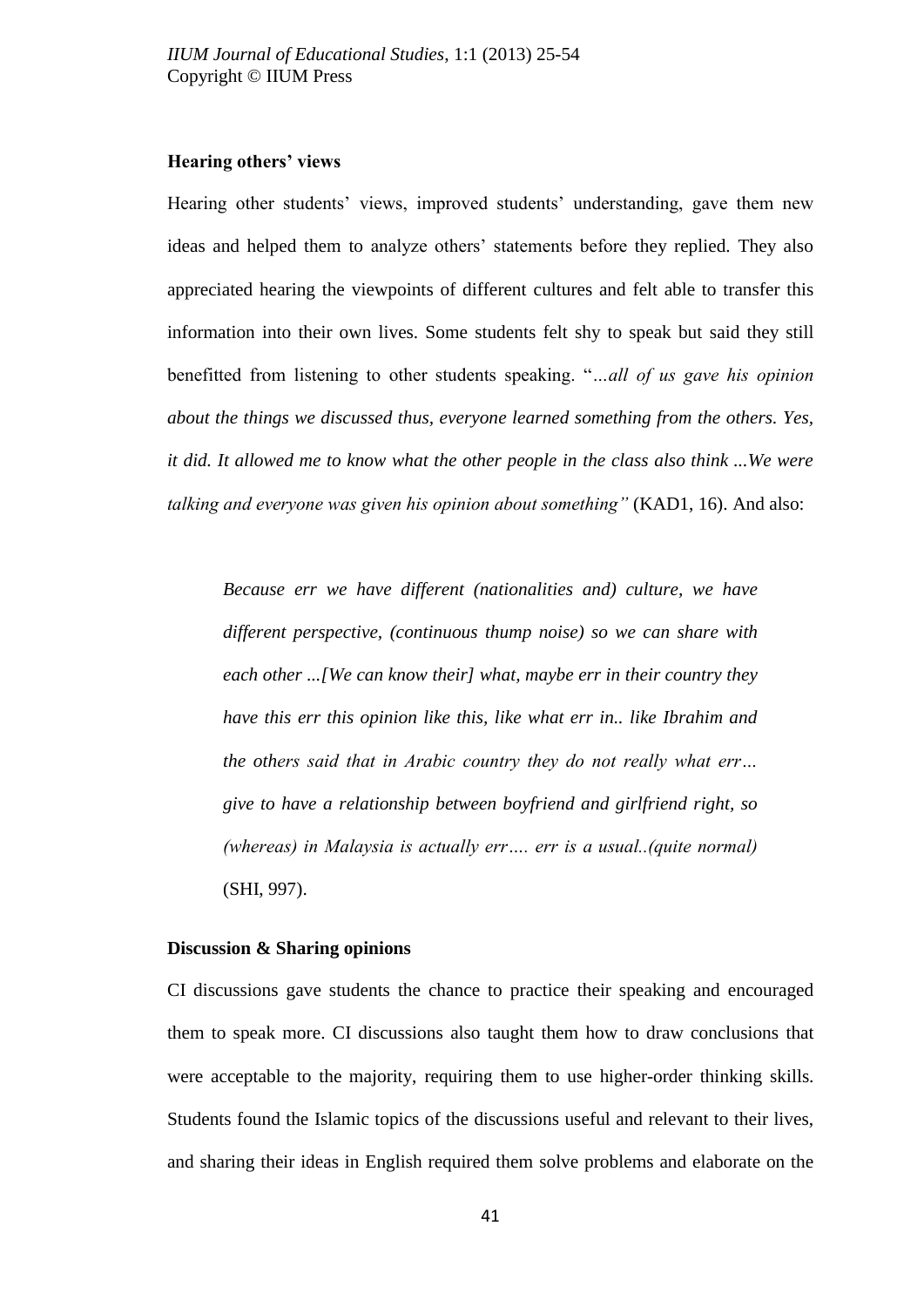issues in the stories. In short, the meaningful discussions of CIMM were one of the most important factors that engaged students and motivated them to study English. *"(the lessons helped to improve my English) Because er.... the lessons that we have to, speak a lot when we discuss, than another, than another class, we just sit and then write, listen, no more speak"* (LI. 117). Students also said that the Islamic topics helped to stimulate discussions:

*"Honestly, this was the first time for me discussed about Islam by using English language. For me, it was very interesting rather than discuss about Internet brings more harm than good or about marriage too early. I hope CELPAD will more concern to Islamic content when they teach the students"* (LID1, 22).

#### **Confidence to speak**

Students' confidence to speak was increased by sitting in a circle, reading the stories and having the opportunity to speak. Also, having the teacher write their names on the board beside their questions made some students try harder to speak; however, shyness and lack of knowledge about Islam made some students less confident to speak*. "I think this class makes me have more confidence to speak English"* (AND3, 17).

*(putting students' names beside their questions on the board makes us feel) Confident because like today I, (that's my question, but some students didn't ask questions) ...Err because this for us the first time you have to make question to (by) yourself ...Yes. After maybe like me also, the first I don"t.. share in the class ...then after I feel okay ...Yes, the second class I can get this..*(KHI, 913).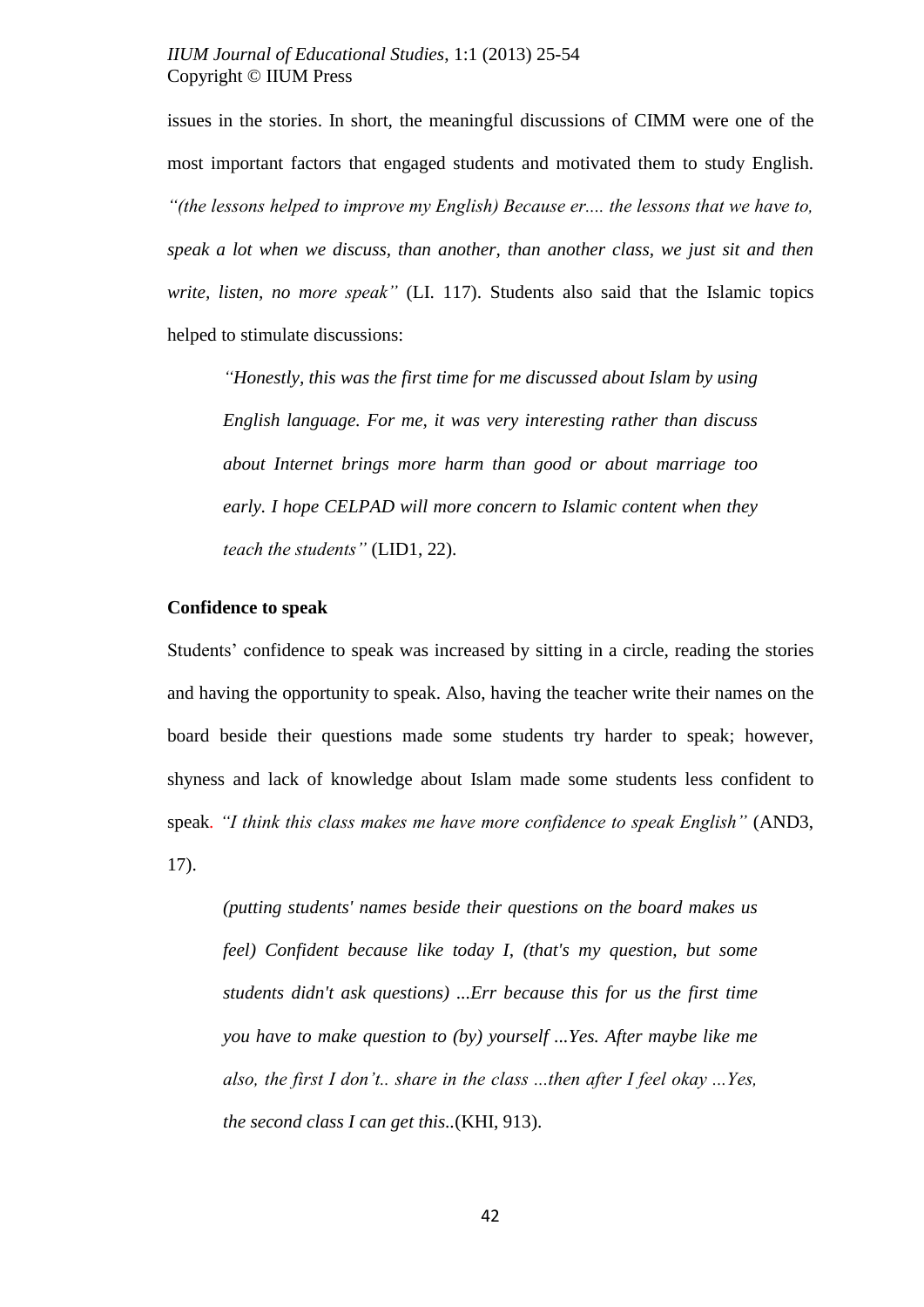Another student said:

*I have confident (using English after the lessons) ...You know before this I am not dare to speak with friends in the class when we read the book I not feel confident, now when we see the title we compulsory to speak, so I speak it out and I feel have more confident* (ANI, 405).

#### **Asking questions**

The stories and content helped students to think critically; answer questions and formulate their own philosophical questions, although they found the latter quite difficult at times. "*(The lessons made us think because) You have just to keep looking inside, deep in the story, just to came up a lot of questions, open-ended questions"* (II, 241). And: *"The students come up with more question and I trying to find answer for them, so these question helped me to remember and prepare reasons as answer. I learned the skill of thinking when people question me with "why?" (SYD1, 16).* 

#### **Modeling and Pronunciation**

The conversational style of the stories provided a model of correct English for students to imitate. It also supplied them with new grammar and vocabulary within a meaningful context. Some students emulated the questions raised by characters in the stories while formulating their own questions. The teacher corrected students' pronunciation during the reading of the stories and modeled how to put emphasis and emotion into the reading of the stories: *"Because it was, I found new expression inside, and I found that, that, that, a normal discussion between (in the) stories, it was good for my conversation"* (SYI, 116). And: :*"...It has a lot of new vocabulary ...I learn how to pronounce the words in correct way"* (AND1, 4).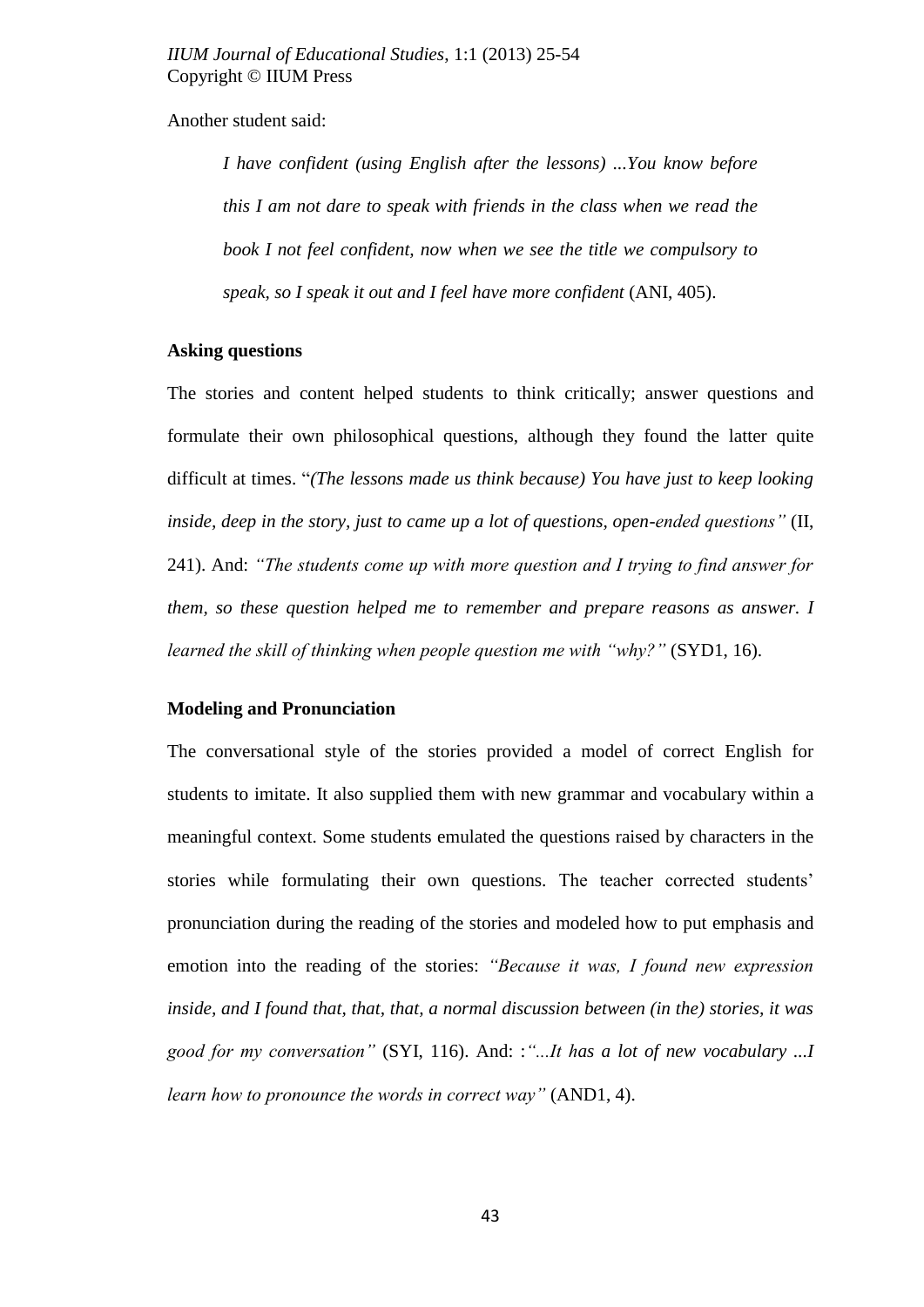"*It uhm... improve (my English) better. Because err.. because I learn new expressions from the story …Of course, I, (like these stories) and I"m going to, to read that, more and more to, to pick up all expressions …(I plan) To use them (the expressions) in, in, when conversation* (SYI 210, 689 and 694).

### **Pushed to the limit**

Some students were heard to complain that they could not explain themselves during discussions. This meant that they were being pushed to the limit of their language ability. This is a good thing because it forced them to find new vocabulary and language to express themselves, which is an important feature of learning a second or foreign language. *"I have the, a lot of idea in English, \* I in about Islam, and I, I cannot express them in, in English language because I need to practice, I need to read, I need to"* (SYI, 351). And also: *"I like it so much, but I lost of vocabulary and I can"t contribute my idea, I do have to say something. Then, I just discuss with my friend beside me"* (AD5, 18)

#### **In-context language**

"In-context language" had two minor-sub-categories which are: 1) In-context grammar and 2) In-context vocabulary (See table 5).

| Table 5             |                                      |                                      |                       |                        |                     |
|---------------------|--------------------------------------|--------------------------------------|-----------------------|------------------------|---------------------|
| In-context language |                                      |                                      |                       |                        |                     |
| No.                 | In-context grammar and<br>vocabulary | <b>Focus</b><br>group<br>observation | <b>Field</b><br>notes | In-depth<br>interviews | Student-<br>diaries |
|                     | In-context grammar                   |                                      |                       |                        |                     |
| 2.                  | In-context vocabulary                |                                      |                       |                        |                     |

The thinking stories were a good model of the correct *use* of grammar and vocabulary within a meaningful context. This not only enabled students to understand the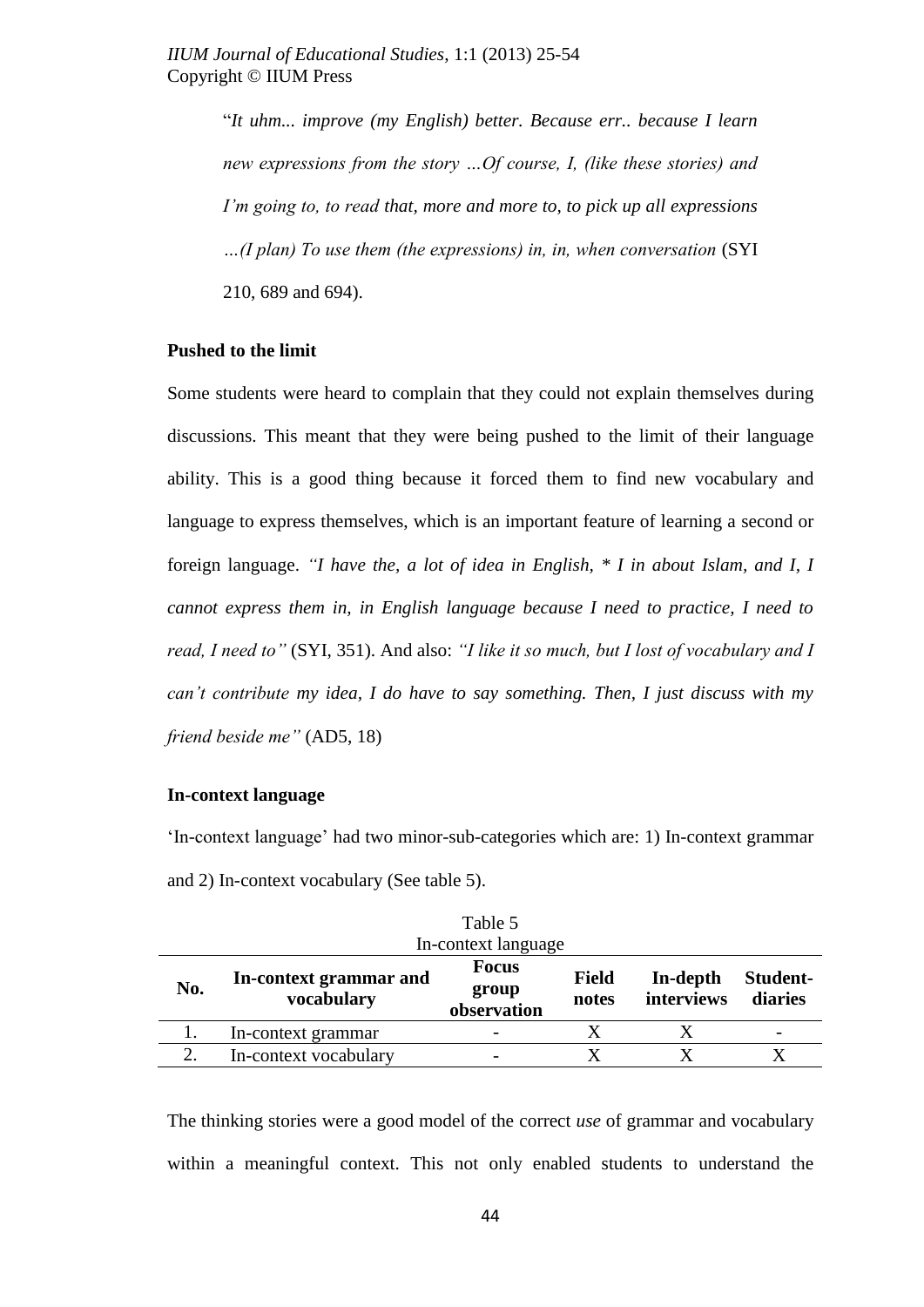meaning of new words, but also helped them when formulating their own questions i.e. they could apply the new vocabulary introduced in the stories. Some students said they re-read the stories after class, which is another good way to reinforce new vocabulary. One more advantage of CIMM was that students" errors were corrected by the teacher on the spot as they arose, either pronunciation errors during the reading stage or grammar errors during the question formulation stage. This immediate, contextualized feedback is more likely to be remembered by students than learning grammar and vocabulary out of context in the form of grammar rules and wordlists: "*...I think it"s a little bit boring ...To study the grammar again and again. (Is that what you"ve been doing in other classes?)...Yeah"* (KAI, 184).

*(The stories helped us make questions) Because some sentences have er.., good sentence, you can make questions ...And then inside have important keywords and sentence you can make words and some just like linking word...Like er.... (the sentence) teach the Qur"an through, before not question ...you can get this in sentences and you just use it. (to make a question)…* (KHI 996).

"*Yes I learned new words and their meanings. I know how to use them and everything ...I think the one (where the vocabulary is) in the story (is better than in a list) so we can, we will know how to use them and in which suggest…"* (KAI, 96).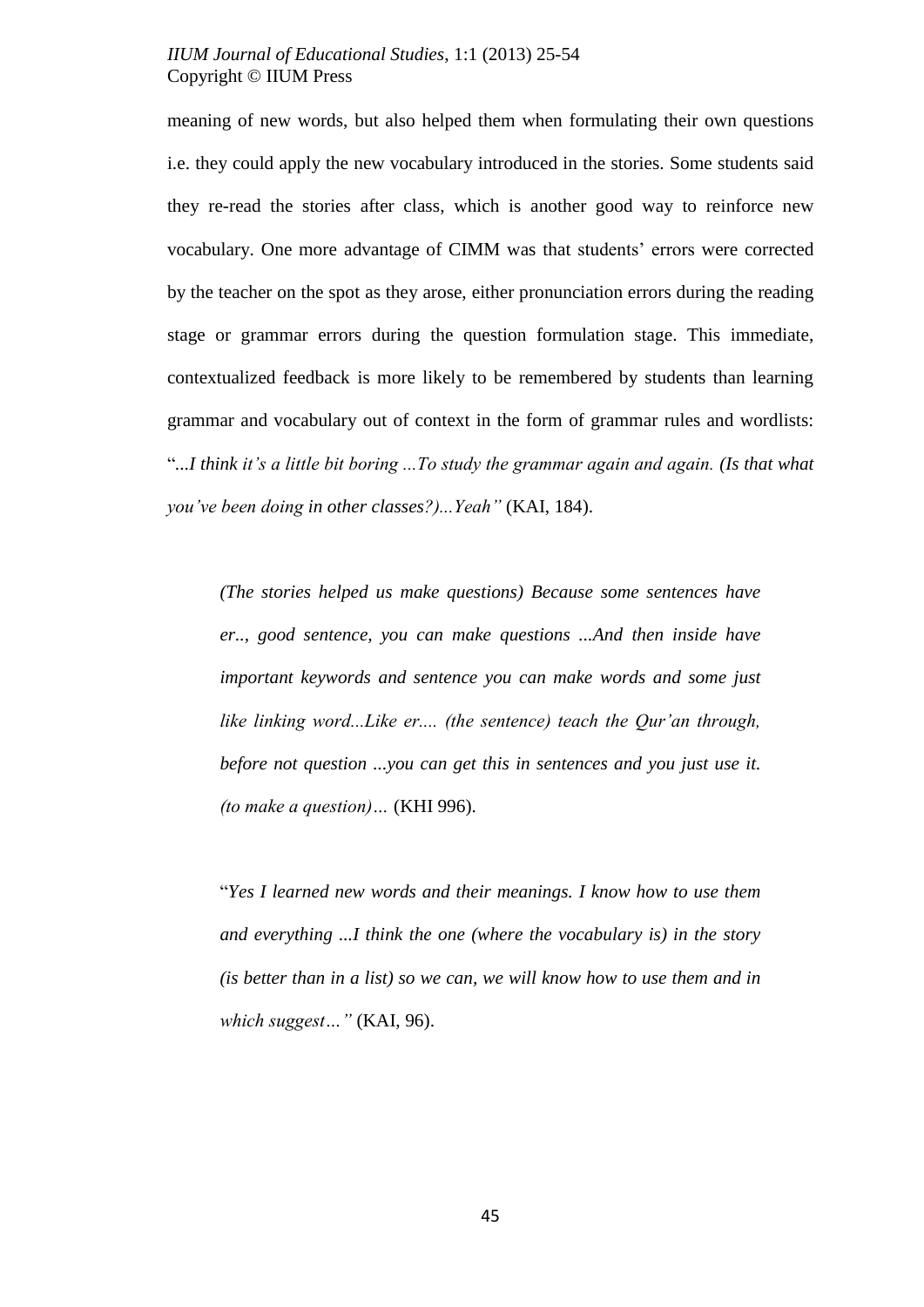# **Reading**

The sub category "Reading" had two minor-sub-categories which are: 1) In-context grammar and 2) In-context vocabulary (See Table 6)

|                  |                            | Table 6      |              |                              |                     |
|------------------|----------------------------|--------------|--------------|------------------------------|---------------------|
|                  |                            | Reading      |              |                              |                     |
|                  |                            | <b>Focus</b> |              |                              |                     |
| No.              | <b>Reading</b>             | group        | <b>Field</b> | In-depth<br>notes interviews | Student-<br>diaries |
|                  |                            | observation  |              |                              |                     |
|                  | Reading                    |              |              |                              |                     |
| $\overline{2}$ . | <b>Reading Corrections</b> |              |              |                              |                     |

Reading aloud in a circle gave all students the chance to participate and improve their pronunciation and to be corrected by the teacher. Students claimed this motivated them to study more. They also found the conversational style of the stories, in the form of a play script, made the reading more enjoyable. It also helped them to improve their intonation and express humour and emotions displayed by characters in the stories. Some students were even motivated to read the stories outside the class time, as well as conduct their own research into the issues raised: "*Actually, the story persuade me to study one more, (chuckles) when, when I went to my room, (I read the stories again at home) (SYI, 111). Of course, I, (like these stories) and I"m going to, to read that, more and more to, to pick up all expressions"* (SYI, 696).

"*Reading, yeah, also (lessons helped to improve) reading. Because when we reading, er.. when we read a story...When I try to understand the story...just try to understand because er.., I think the story is about Islamic, and, and it was make me interest.(it motivates me to read)"* (LI,151)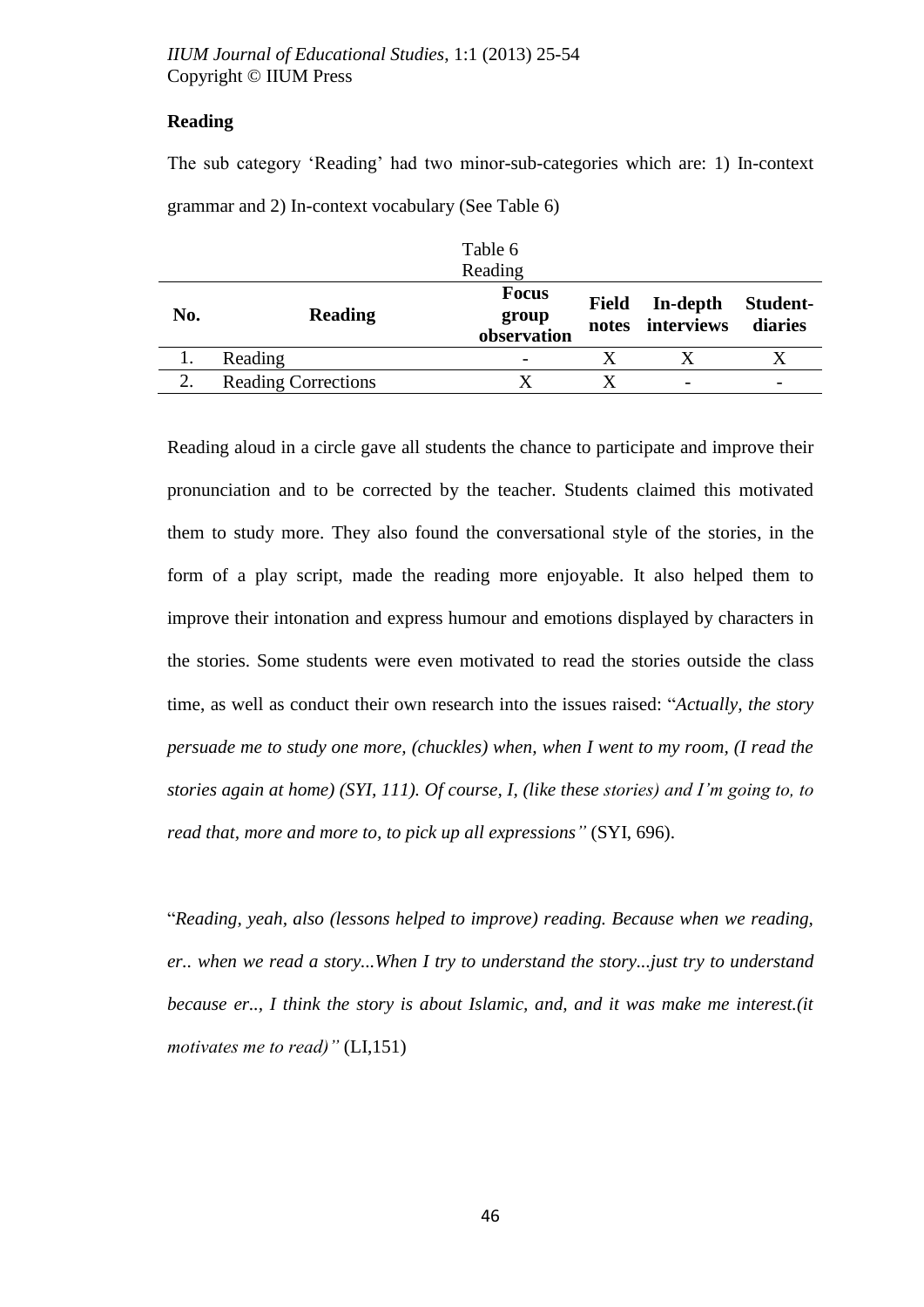*Yeah,(about) this, this issue (on divorce in KSA) ...Yes, (I checked something after class) just to make sure you said about the divorces in Saudi Arabia. I told you that divorces in Saudi Arabia its in the high percentage. Yeah, I make sure exactly, its 60 % ...(I found the information) From the internet, but you've got something you need to hove to know better you know, in the internet, its taken from one website. It's not fair (...) or one article, better like 4 articles, 5 articles, 6 articles and after all you are going to decide ...(I checked) About 6 (articles on-line)Yeah, cross my heart (honestly)…* (II, 611).

#### **Writing**

The sub-category 'Writing' was demonstrated by the numerous diary entries where students' wrote their opinions and ideas about the issues and questions discussed in class (See Table 7).

Table 7

|     |                          | Writing                              |                                    |                     |
|-----|--------------------------|--------------------------------------|------------------------------------|---------------------|
| No. | Writing                  | <b>Focus</b><br>group<br>observation | Field In-depth<br>notes interviews | Student-<br>diaries |
|     | Writing ideas & opinions | $\overline{\phantom{0}}$             |                                    |                     |

Students were asked to write diary entries for homework about the philosophical issues and topics discussed in class. The diary entries varied in length, with some students taking great care to correct their grammar and vocabulary. As a result, students" written language tended to have fewer errors than their spoken language did during class discussions. A student"s written answer to the issue of gender-equality is as follows: "*I agree that men and women are different, but they have an equal position in live. It is all about our purpose in our lives, there is nothing the best in this World*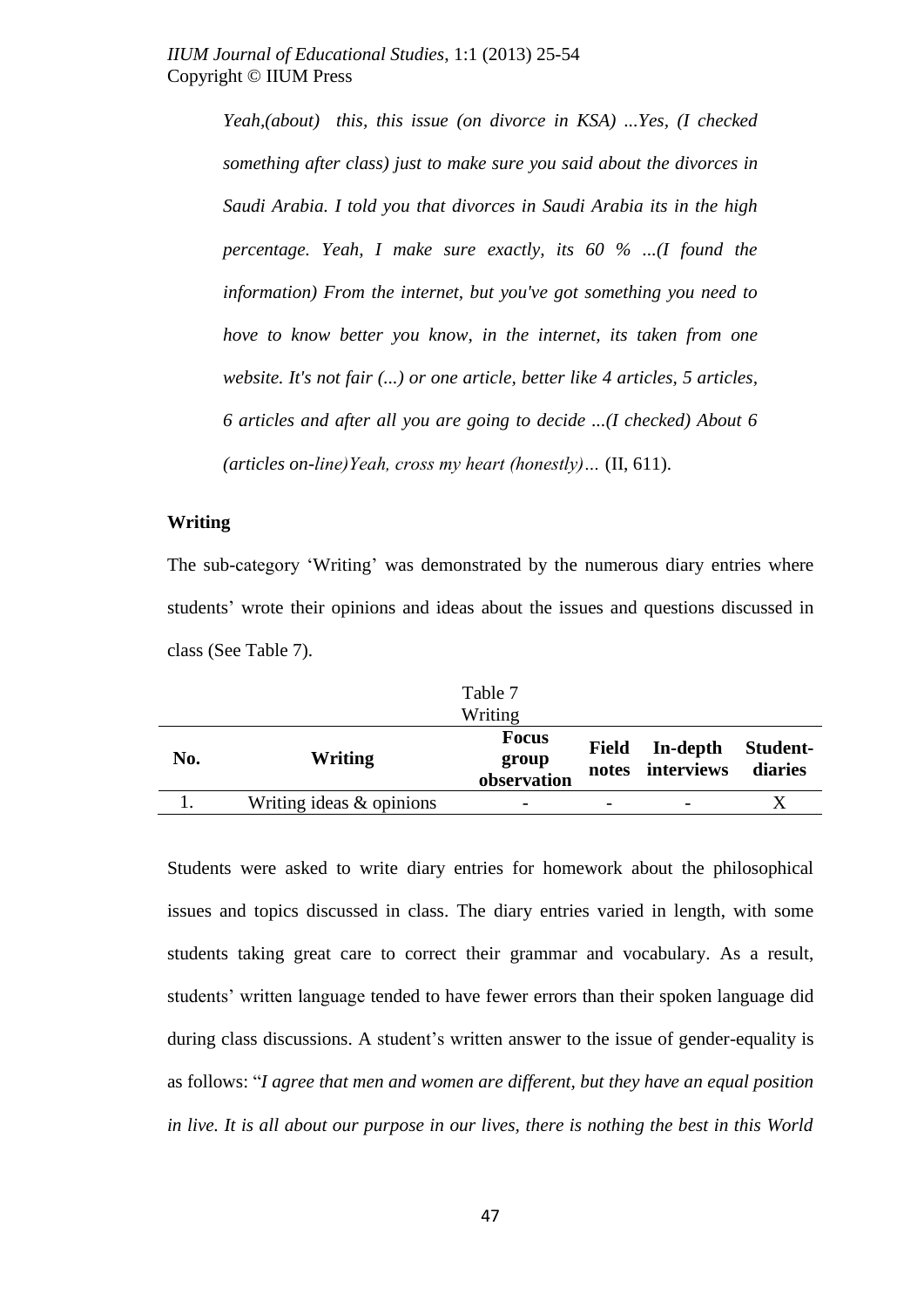*because God already created us equal"* (Lala Diary2, 17). The next is a student"s diary entry about the question "What is justice?":

*Justice can be defined as put something in the right place. Sometime it is difficult to define something is justice. The conclusion for these topic (that we discussed) we all decide that everything that we want do we must have the right intention and be justice in our life ...For solution, I agree with that point. Before we doing. We must have intention that will show us to do what is good and bad* (SHD2, 14).

The third, example is a student"s written answer to the question "Should husbands boss their wives around?"

*…husband have the right to command their wives. That doesn"t mean that they have to be after them all the time to tell them what they have to do or not. In contrast, husbands have to give advices to their wives, that will help them to not do wrong things ...In my opinion, men and women should trust and understand each other in order to ensure their marriage be eternal forever. Men also should not boss their wives because women also need privacy and freedom.*

A summary of the results for CIMM"s benefit for learners" English can be seen in Figure 1 below.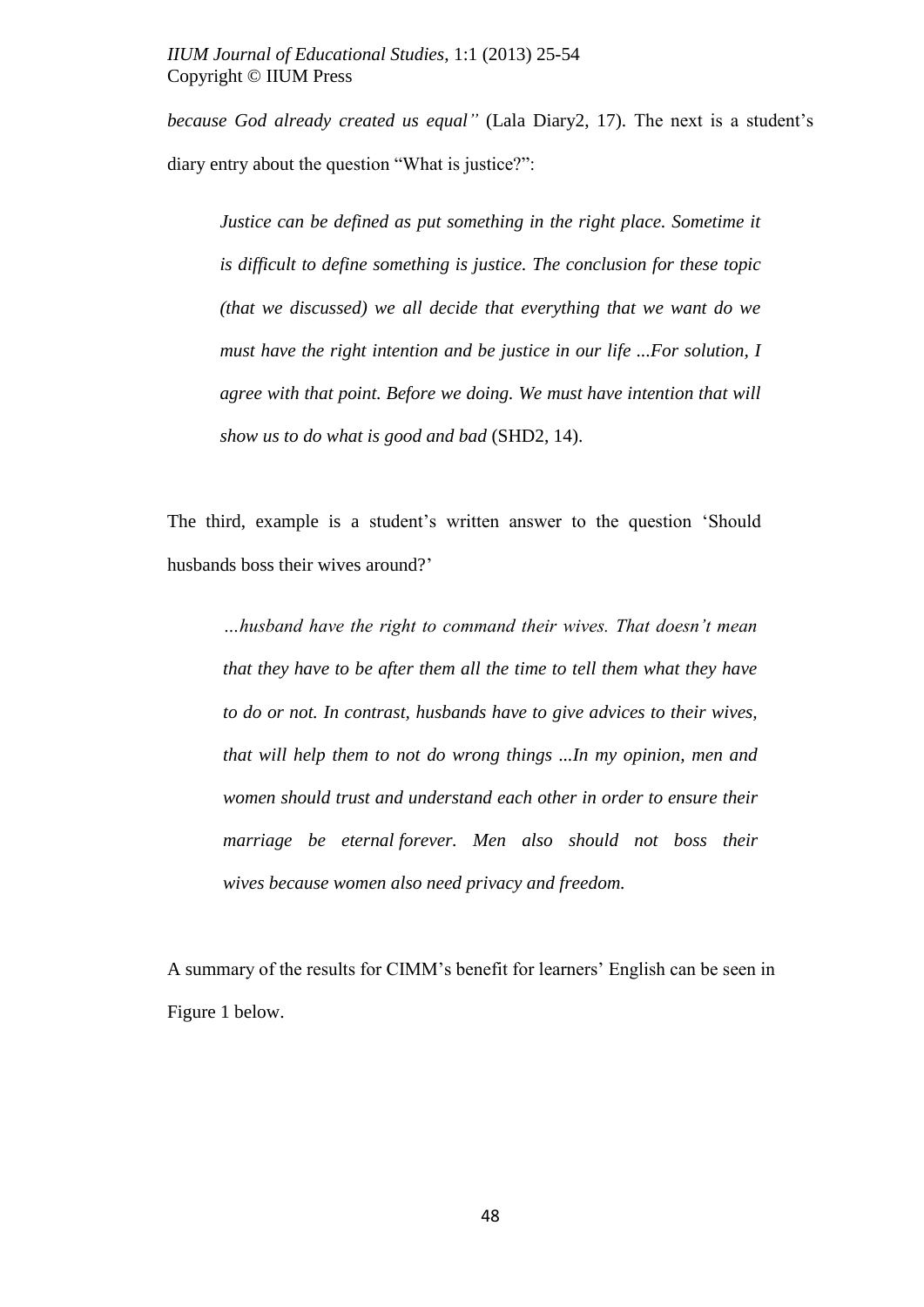# **Conclusion**

The results of the study show that CIMM posesses great potential to benefit learners' English language skills. First of all, CIMM integrates all four language skills, with learners getting the opportunity to practise their listening and speaking through sharing their views in a community of inquiry. Secondly, learners' confidence to speak and ask questions grew as the programme progressed. Indeed, CI discussions



Figure 1 Benefit for English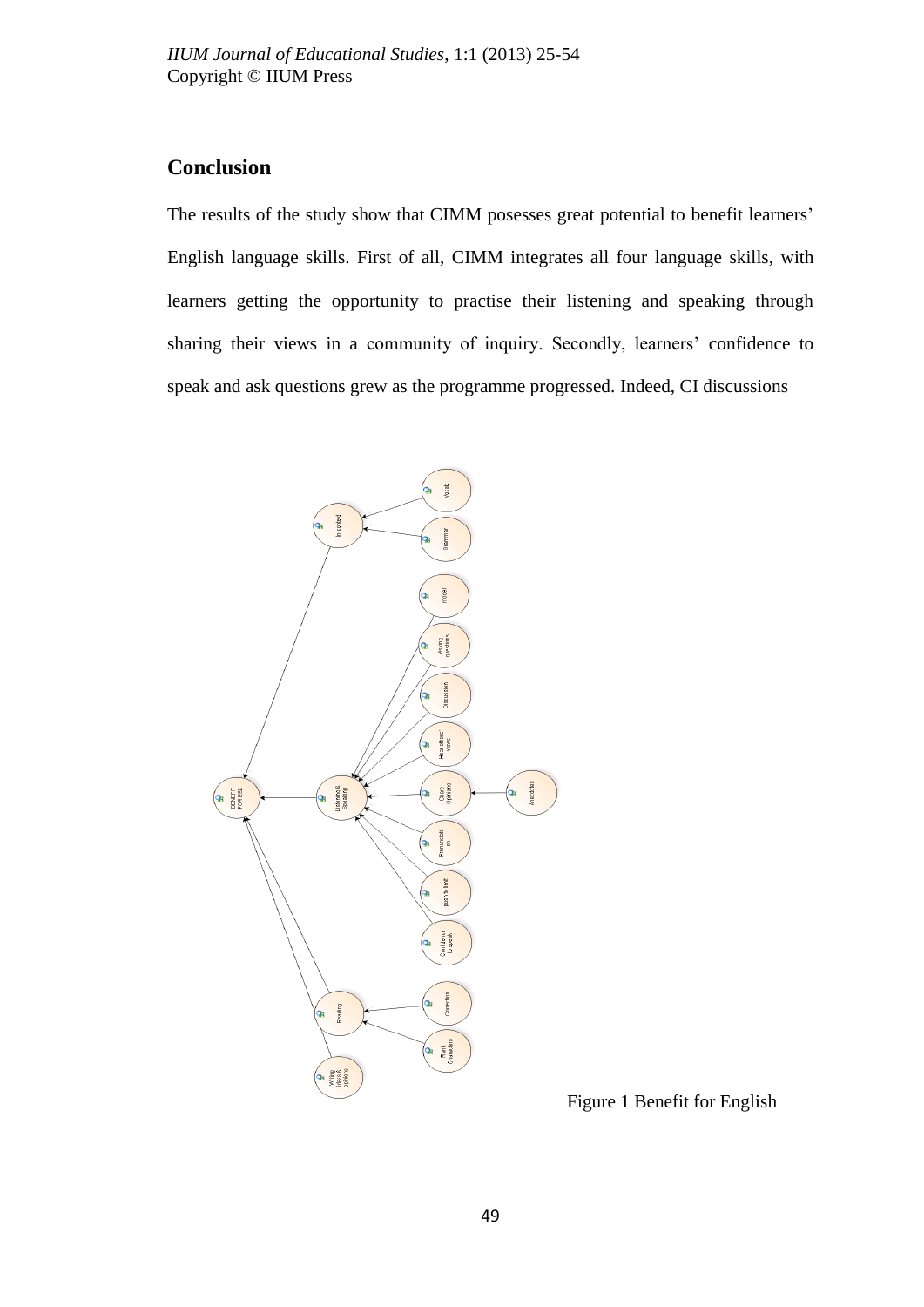took learners out of their "comfort zone" and pushed them to the limit of their language ability. This is unusual in many ESL classrooms. Tickoo (1987) maintains: "…In order to learn a language it is important that learners … become involved in real-life communication, that is to say, not simulation, role-playing or other games, but genuine communication in which the learner has to participate" (p. 54). Thirdly, reading the thinking stories aloud in a circle helped students" pronunciation and provided them with a model of "correct" English that they could emulate in their own speaking and writing. Fourthly, CIMM acted as a stimulus for written work, with students writing diary entries of their ideas and views on the issues and topics discussed in class. Equally valuable was the introduction of vocabulary and grammar in-context, through the thinking stories. This not only made language learning more meaningful than learning lists of grammar and vocabulary, but it also helped students to recall the meanings of the new language items. Tomlinson (1998) supports the use of narratives in ELT materials claiming that it promotes effective language acquisition:

They have the potential to engage the learners both cognitively and affectively. My own preferred genre is narrative whether it be in the form of novels, short stories, plays, poems, oral stories or songs. I find that narratives which engage the reader in interaction with characters, events and themes which are meaningful to them have the potential to utilize and develop personal experience as well to provide "positive evidence" for language acquisition (p. 324).

Experts in the field of second language acquisition like Krashen (2003) advocate "comprehensible input" as the best way for learners to acquire more complex grammar structures (Cam, 1995). Bigelow (2000) and Swain (1985) argue that extended opportunities to produce output and receive relevant input were found to be crucial in improving learners' use of the grammatical structure" (p. 299).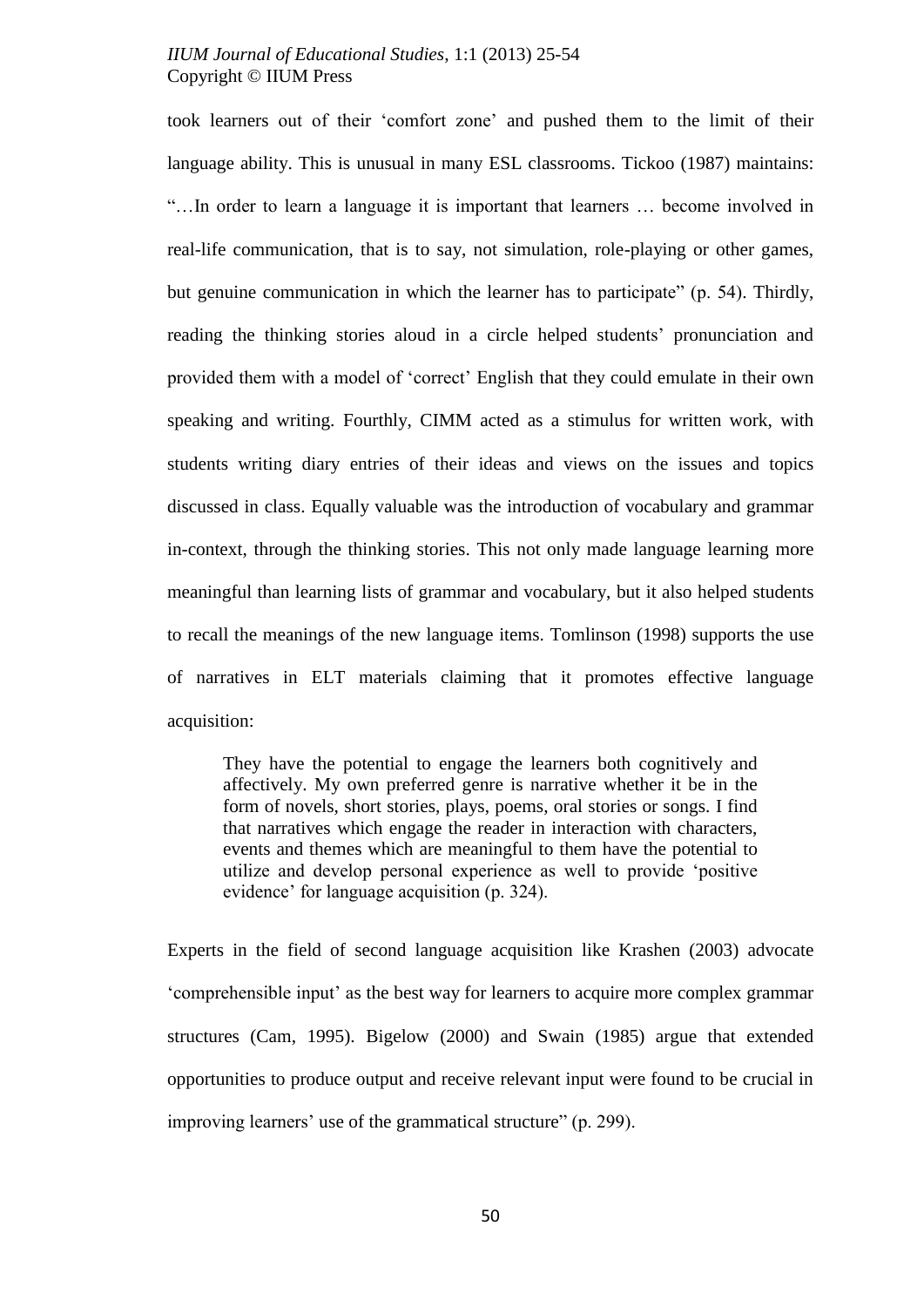Overall, it can be seen that CIMM benefitted learners" English language by motivating them intrinsically; providing them with comprehensive input in the form of narratives; offering them opportunities to produce output in CI discussions and making the content relevant to learners" values, culture and worldview. As such it represents a new and exciting constructivist approach to ELT that merits attention not only for the area of ESL, but from other subjects areas such as: Language Arts, History and Moral Studies etc.

#### **Recommendations**

After implementing and evaluating CIMM, the following recommendations are made for future implementation:

- 1. As a new approach to ELT, teachers need training, to help them understand CI and to enable them to become skilful facilitators of CI.
- 2. CI was not originally designed for ELT therefore ESL practitioners should adapt it to the needs of their students and their classes. For example: prereading exercises or "readiness activities" could be added to prepare students for the reading stage. Secondly, second language learners would benefit from small-group discussions before discussing in a large group, to allow them to reflect on the issues within the stories and familiarise themselves with any new vocabulary. This would also help to build their confidence.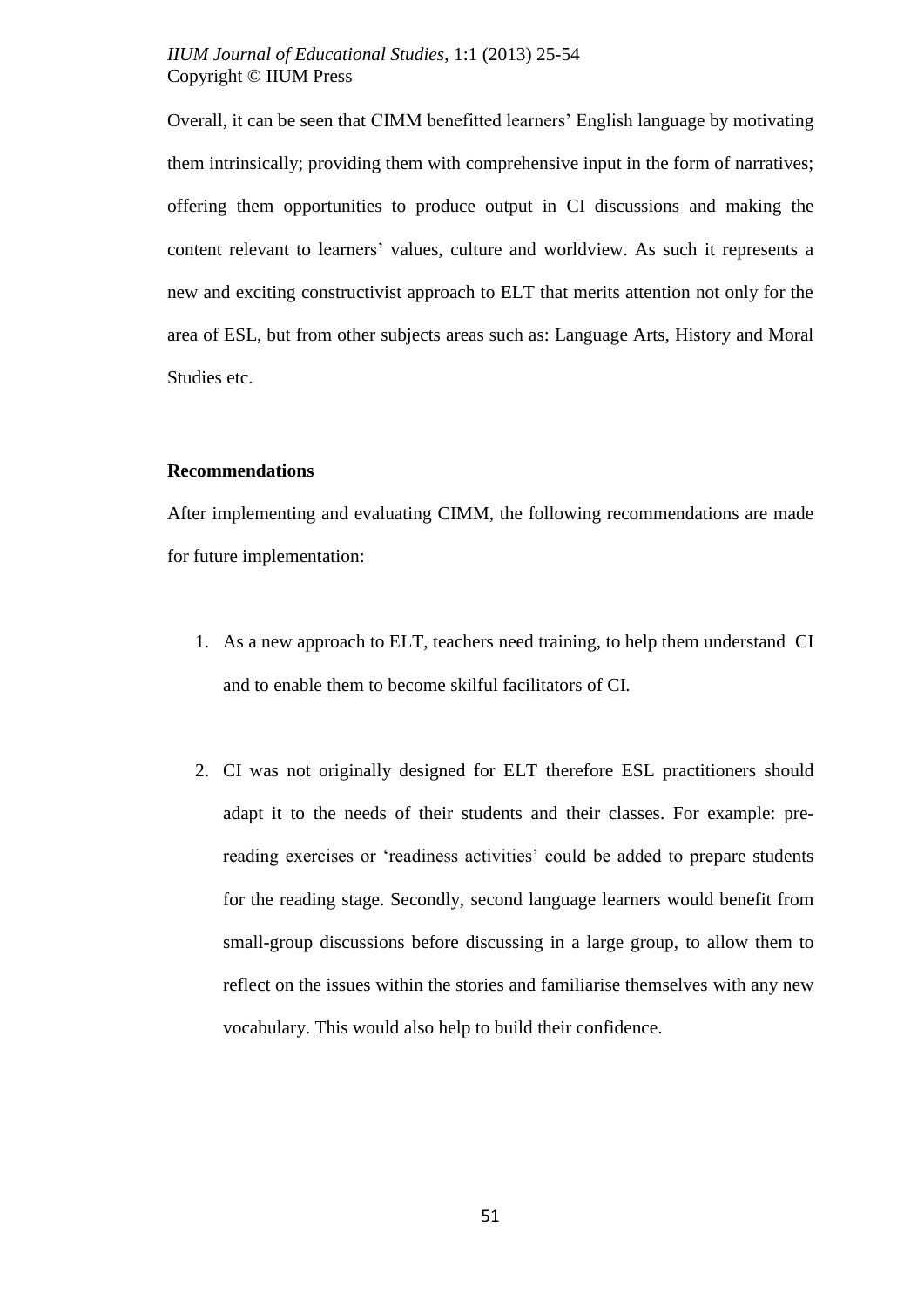- 3. CIMM would be best introduced as a "supplementary unit" in addition to regular ELT classes - perhaps two contact hours per week. This would give students valuable opportunity to practice the four language skills holistically.
- 4. CIMM programme should run for at least one whole term, of twelve to fourteen weeks, to allow students to become familiar with this new approach.
- 5. Different media should be used as a stimulus for CI such as: video clips, audio clips, newspaper articles, pictures, music etc.
- 6. One possible criticism that could be leveled at CI is that discussions appear to favour confident, extrovert students; leaving shy, introverted students to listen and not participate. Krashen's (1987) 'silent period' hypothesis refutes this, since he claims that learners may remain silent as they absorb the language, until they are ready to speak: "…building up competence in the second language around him …speaking ability emerges on its own after enough competence has been developed by listening and understanding (Ellis, 1993). To support this, quiet students claimed they were benefitting from CIMM, even though they did not speak, because they listened and learnt from other students discussing. More research is needed to ascertain why "shy" students remain silent and how they could be encouraged to participate, particularly in the Asian context.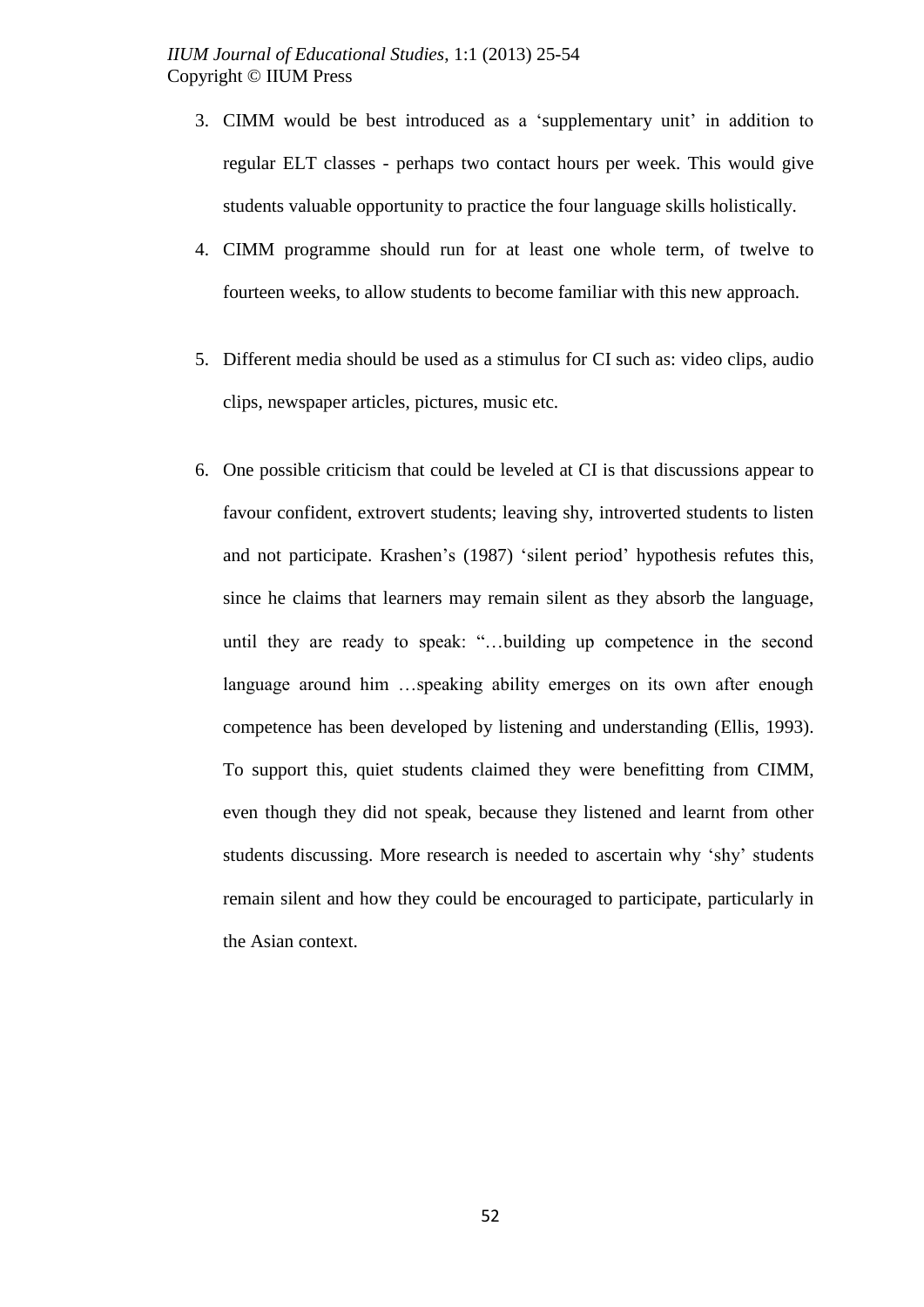# **References**

- Brown, D.H. (2007). Principles of Language Learning and Teaching  $(5^{th}$  Ed.) New York: Pearson Longman.
- Fisher, R. (1998). Stories for thinking: Developing critical literacy through the use of narrative. Analytic Teaching, 18(1), 16-27.
- Golding, C. (2006). *What are philosophical questions?Paper presented at the Conference of Philosophy in Schools: Developing a Community of Inquiry.* Singapore Teachers' Union.
- Krashen, S.D. (2003) "Explorations in Language Acquisition and Uses: The Taipei Lectures". Portsmouth, NH: Heinemann.
- Krashen, S.D. (1987). *Principles and practice in second language acquisition.* Hemel Hempstead: Prentice Hall International.
- Kruse, K. (n.d.) *The Magic of Learner Motivation: The ARCS Model.* Retrieved August 15, 2009, from http://www.e learningguru.com/ articles/art3\_5.htm
- Lipman, M. (1988). *Philosophy goes to school*. Philadelphia: Temple University Press.
- Lipman, M. (2003) *Thinking in Education* ( $2<sup>nd</sup>$  Ed.) Cambridge: Cambridge University Press.
- Marques, J.F, (2005). "The Application of Interrater Reliability as a Solidification Instrument in a Phenomenological Study." *The Qualitative Report,* 10 (3), 439-462.
- Matthew, Miles & Michael Huberman. (1994) A*n Expanded Sourcebook: Qualitative Data Analysis.* (2<sup>nd</sup> Ed.) Sage Publications: Thousand Oaks, California
- Moomala Othman & Rosnani Hashim. (2006). "Critical thinking and reading skills: A comparative study of the Reader Response and Philosophy for Children program approaches". *Thinking*, 18 (2), 26-34.
- Nagy Hesse-Biber, S. & Leavy, P. (2006) "The Practice of Qualitative Research." *Thousand Oaks*, Sage Publications.
- Ratcliff, D. (2002) *Qualitative Research Part Five: Data Analysis.* Retrieved February 21, 2010: <http://qualitativeresearch.ratcliffs.net/5.htm>
- Rear, D. (2010) A Systematic Approach to Teaching Critical Thinking Skills through Debate. *ELTWorldOnline.com, 2.*
- Rosnani Hashim. (2003). "The teaching of thinking through Philosophy for Children approach in Malaysia." Unpublished Research Report. *Research Center,* International Islamic University Malaysia.
- Rosnani Hashim. (2005). The effect of P4C on reading and reasoning skills of average and high achievers in a Malaysian primary school. Paper presented at 12<sup>th</sup> Learning Conference at Universidad de Granada, Spain on July 10-13.
- [Sadiq Midraj](javascript:void(0);), Midraj Jessica, O'Neill Gary , and Sellami Abdellatif (2008). "The Affective Factors and English Language Attainment of Arab EFL Learners." *International Journal of Applied Educational Studies*. 1(1), 43-52.
- Seet Jun Feng. (2006). "Fostering primary school's critical thinking in the learning of Chinese language through the use of philosophy for children." Paper presented at the Conference of Philosophy in School: Developing Community of Inquiry. Singapore Teachers" Union.